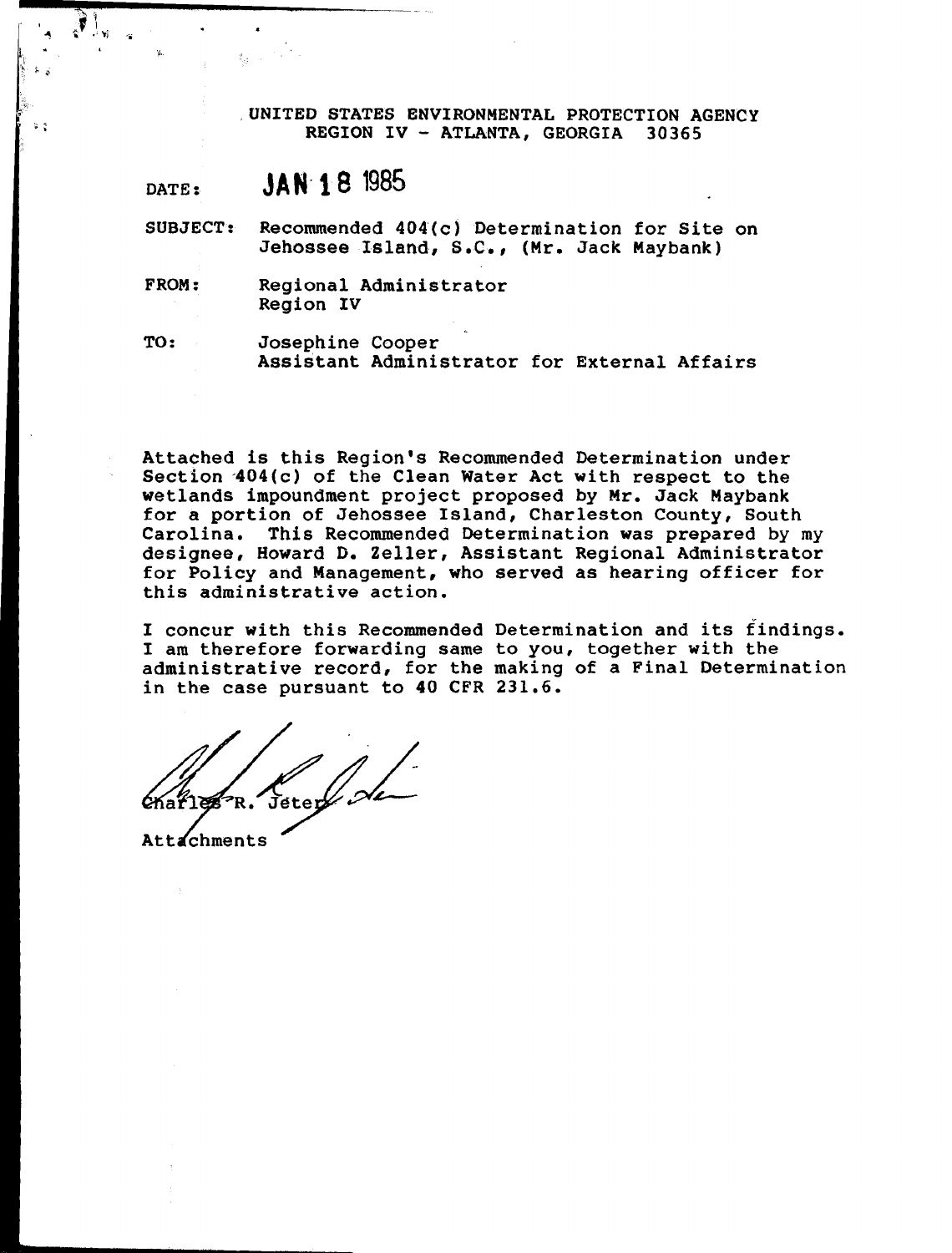#### **J** l-\*--.' **RECOMMENDED DETERMINATION <sup>i</sup>**; **CONCERNING THE JACK MAYBANK SITE PURSUANT TO SECTION 404(c) OF THE CLEAN WATER ACT**

# -, **I. INTRODUCTION**

**Under Section 404(c) of the Clean Water Act (33 U.S.C. 1251**  - **et aeq, CWA), the Administrator of the Environmental Protection Agency (EPA) is authorized to prohibit the specification (including the withdrawal of specification) of any defined area as a disposal site for discharge of dredged or fill material, and he is authorized to deny or restrict the use of any defined area for specification (including the withdrawal of specification) as a disposal site for the discharge of dredged or fill material, whenever he determines, after notice and opportunity for public hearings, that the discharge of such materials into such area will have an unacceptable adverse effect on municipal water supplies, shellfish beds and fishery areas (including spawning and breeding areas), wildlife, or recreational areas,** 

**Mr. Jack Maybank has proposed to construct approximately 47,000 linear feet of dikes (8.9 miles) in marshes on Jehossee Island, Charleston County, South Carolina, Approximately**  20-35 acres of wetlands would be filled by these dikes, which would result in the creation of two separate impoundments containing a total of 900 acres (collectively referred to herein as the "Maybank Site"). The primary purpose of the **proposed project is to create impoundments for duck hunting.** 

**After consideration of the record in this case, which includes public comments, the public hearing record, and studies by EPA scientists and others, I have determined that the discharge of fill material into the Maybank Site will have an unacceptable adverse effect on fishery areas (including spawning and breeding areas), wildlife and recreational areas, as more fully set forth be low.** 

**Pursuant to 40 CFR Part 231.5, 1 therefore recommend that you prohibit the specification of the 900-acre Maybank Site for** <sup>I</sup> **bse as a disposal site. My findings and reasons for the recommendation are set forth below.** 

#### **11. BACKGROUND AND HISTORY**

**Under Section 404 of the CWA, any person who wishes to discharge bredged or fill material into the waters of the United States. including wetlands, must first obtain a federal permit from the Secretary of the Army, acting through the Chief of Engineers (Corps** ) .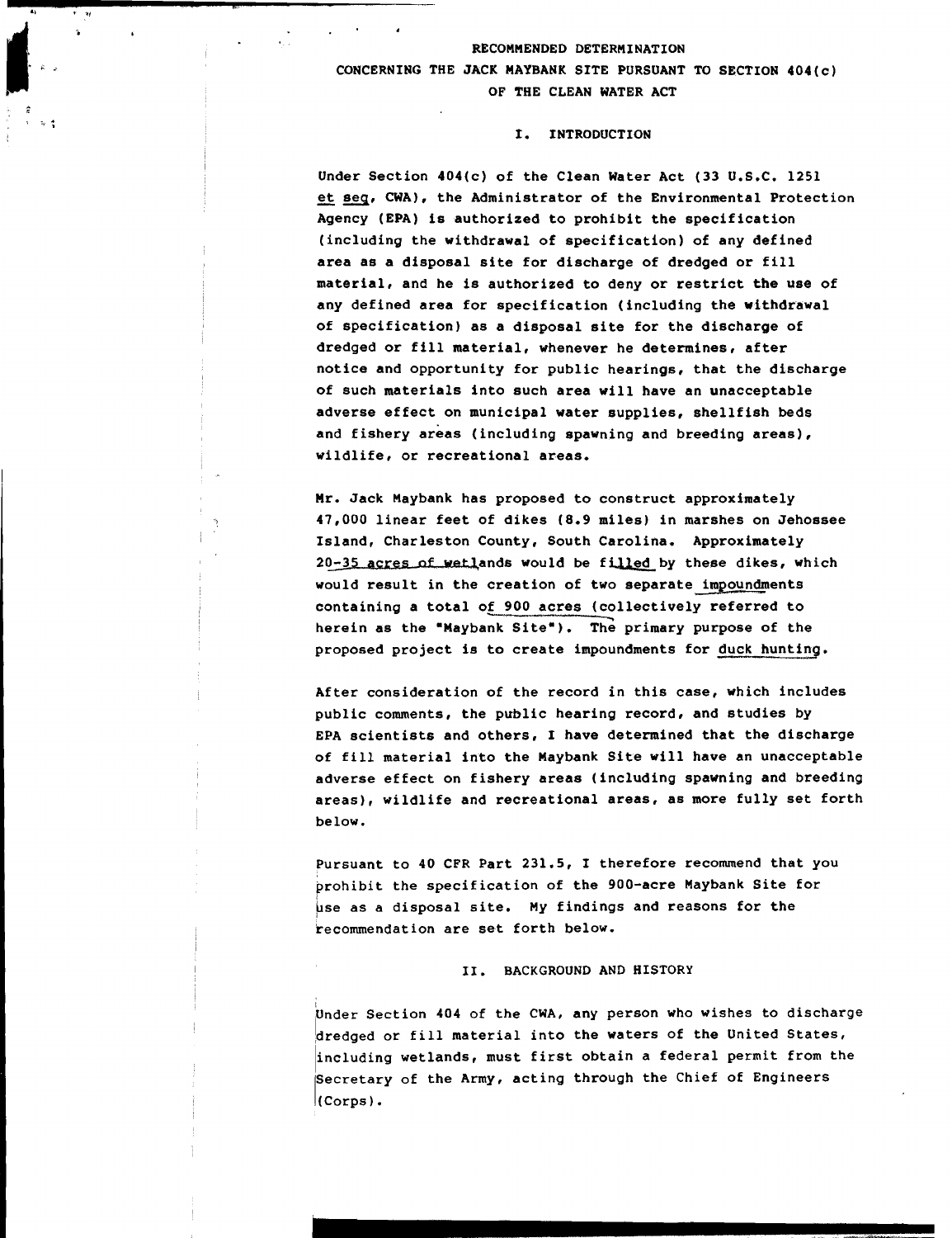**The Corps issued two public notices on December 6, 1982, of permit applications by Mr. Maybank. These applications were, in fact, for the same area. One application proposed placing dikes around most of the tidal creeks at the Maybank site, and the other proposed diking across most of them. Construction of these proposed dikes would have resulted in impoundments encompassing approximately 2,000 acres of existing wetlands.** 

**During the permit evaluation period, review agencies including EPA, the U.S. Fish and Wildlife Service** (FWS), **and the National Marine Fisheries Service (NMFS), objected to issuance of the Corps' permits to fill wetlands at the Maybank site. Generally, the basis for these objections was concern over the significant adverse effects anticipated from project implementation. Such projected effects included the loss of wetlands in an area where the cumulative loss of tidal wetlands for impoundments has been significant, the anticipated adverse effects on fish and wildlife, and the loss of water exchange and filtration benefits provided by the existing wetlands. EPA also expressed its view that the project did not comply with the Section 404(b)(l) Guidelines (40 CFR Part 230). On April 11, 1983, the South Carolines (40 CFR Part 230).** On April 11, 1983,<br>
the South Carolina Coastal Council issued a state permit which<br>
limited the impoundment aige to 800 parce . On October 14 limited the impoundment size to 900 acres. On October 14, **1983, the Corps notified EPA that the applicant had modified his proposal to conform with the state permit for a 900-acre impoundment approved by the South Carolina Coastal Council.** 

**As thus modified, the proposed project now consists of constructing approximately 47,000 feet (8.9 miles) of dikes along the remnants of old rice field embankments at two sites on Jehossee Island. These embankments apparently have not been maintained since the failure of rice culture during the first decade of this century. As a result of subsidence, erosion, and rising Bea level, they are now covered by wetland vegetation and subject to periodic tidal inundations. The applicant has proposed that the new dikes extend 3.3 feet above mean high water. If dikes were constructed to that height, the diking would directly destroy approximately 21.6 acres of wetland vegetation. Moreover, experienced South Carolina Wildlife and Marine Resources Department personnel who reviewed the project have stated that the diking should be constructed to 4.5' above mean high water. Such higher impoundment dikes would require a larger base and would result in the destruction of approximately 32.2 acres of wetlands.** 

**After Mr. Maybank modified the proposal, EPA, FWS, and the NMFS continued to object to issuance of the permit on the same grounds as stated above for the original proposal. (FWS was willing to compromise on a 160-acre impoundment, but the** 

 $-2-$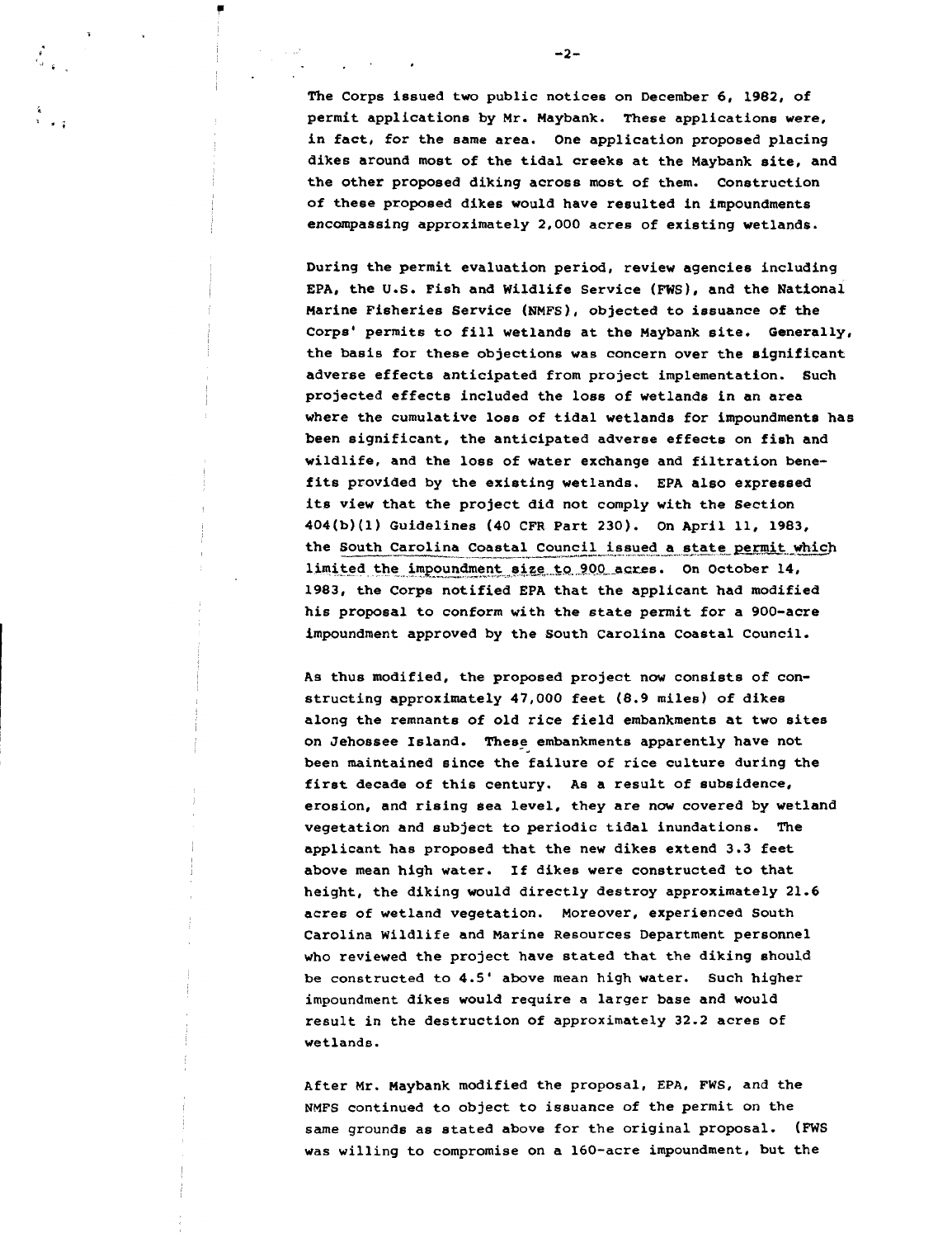applicant rejected that alternative.) Also, EPA notified the Corps that actions pursuant to Sections 404(q) and 404(c) of the CWA would be considered if the permit was not denied. The Corps issued a Notice of Intent to issue the permit on April 11, 1983. EPA Region IV then instituted actions under Section  $404(c)$  and  $404(q)$ .

 $-3-$ 

Pursuant to the Section 404(q) Memorandum of Agreement between EPA and the Department of the Army, EPA wrote to Mr. William K. Dawson, Acting Assistant Secretary of the Army (Civil Works) on May 9, 1984, describing in detail how this proposal fails to comply with the Section 404(b)(l) Guidelines, and requested a review of the District Engineer's permitting decision. Mr. Dawson thereafter declined referral of the application, concluding that EPA's objections constituted a technical disagreement between the Corps and EPA, not an issue of national importance. In declining the referral, Mr. Dawson noted EPA had the Section 404(c) procedures available to address this disagreement between EPA and the Corps.

EPA thereupon proceeded with the 404(c) action. On July 26, 1984, the Regional Administrator published in the Federal Register a Proposed Determination to prohibit, deny, or restrict the specification, or the use for specification of the Maybank site for the disposal or discharge of dredged and/or fill materials. A public hearing on this proposed determination was held in Charleston, South Carolina, on September 6, 1984. Comments supporting EPA's Proposed Determination were made by FWS and NMFS, conservation groups, and others. Also, a number of citizens expressed support for the Maybank project. At the applicant's request, the post-hearing comment period was extended through October 30, 1984, so that the applicant could file a rebuttal report further supporting his proposal. The post-comment period for completing this Recommended Determination was also extended to permit thorough evaluation of this rebuttal report and to provide further opportunity for communication with the applicant regarding alternatives to his proposed project.

#### 111. DESCRIPTION OF THE SITE

The 900 acres of wetlands involved in this permit application are part of an extensive wetland complex along the South Edisto River and are located approximately 30 miles southwest of Charleston, near the South Carolina Coast. This Maybank site is part of the St. Helena Sound system, 22 percent of which (26,000 acres) is already impounded. In fact, twelve thousand acres of impoundments are located within a three-mile radius of the project site. Mr. Haybank himself currently has a 278-acre waterfowl impoundment on Jehossee Island.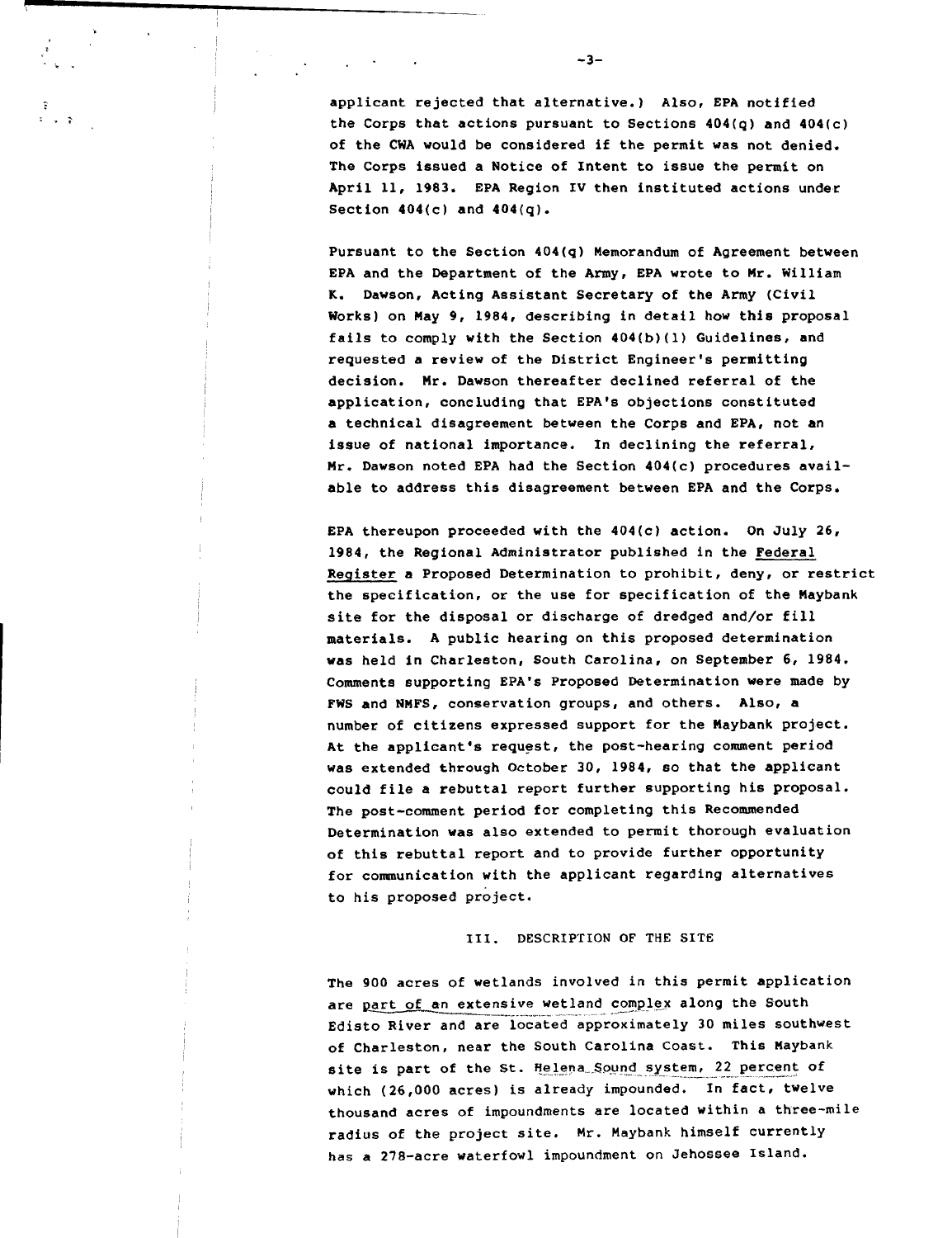The two proposed impoundment areas comprising the "Maybank Site<sup>\*</sup> are brackish marsh communities which are recurrently **flooded by tidal action. This structural characterization is based upon field observations of water movement, soil type, and vegetation. The vegetation at the 700-acre site is dominated by giant cordgrass (Spartina cynosuroides), saltmarsh**  bulrush (Scirpus robustus), and Olney three-square (Scripus ' **olneyi). These plants are used as a food source by many species**  / **of waterfowl. The other nearby 200-acre site adjacent to**  / **Watts Cut and the South Edisto River is an irregularly flooded**  marsh area largely vegetated with black needlerush (Juncus' I **roemerianus).** 

 $-4-$ 

فأوالمصادر

**The subject marshes probably had fewer tidal creeks prior to**  being diked for rice culture in the 1700's or early 1800's. I **Miles of ditches and dikes were constructed in the transformation of this natural habitat to rice cultivation. Although**  the dikes have largely disappeared since rice culture and maintenance were abandoned in the early 1900's, a vigorous being diked for rice culture in the 1700's or early 1800's.<br>Miles of ditches and dikes were constructed in the transforma-<br>tion of this natural habitat to rice cultivation. Although<br>the dikes have largely disappeared since one foot since that time, has kept most of the ditches open. **Additional channels have developed which now interconnect many**  / **of the old abandoned ditches. The 700-acre area, often**  <sup>1</sup>**referred to as the "fishtail site," contains approximately**  1 97,485 feet (18.4 miles) of water channels that fill with **I also that I is a set of the set of the set of the set of the set of the set of the set of the set of the set of the set of the set of the set of the set of the** water at each high tide. The 200-acre area has two channelized **connections, and an additional 4,875 feet (0.9 miles) of channels which also fill with water at each high tide.**  <sup>1</sup>**Together, the two marshes have approximately 19.3 miles of /water channels that flood at each high tide.**  --

IV. ECOLOGICAL VALUES ASSOCIATED WITH THE SITE

**The record, including biological and hydrological studies of**  the site conducted by EPA's technical staff, shows that the **project site is a productive wetland, typical of the area. In its present state, it contributes organic material for the nutritional needs of the fish and shellfish communities of the South Edisto estuary, provides valuable habitat for fish**  and wildlife, and acts as a pollutant-filtering mechanism  $\partial$ which helps to reduce degradation of water quality in the **djacent open water system. These functions are more fully iscussed below.** 

The project area is comprised of a variety of brackish water **pacrophytes. Three community types were sampled by EPA tcientists for standing crop biomass; values ranged from 452 :O 1041 g/m2 dry weight. These values are similar to estimates .eported in the literature for typical intertidal marshes**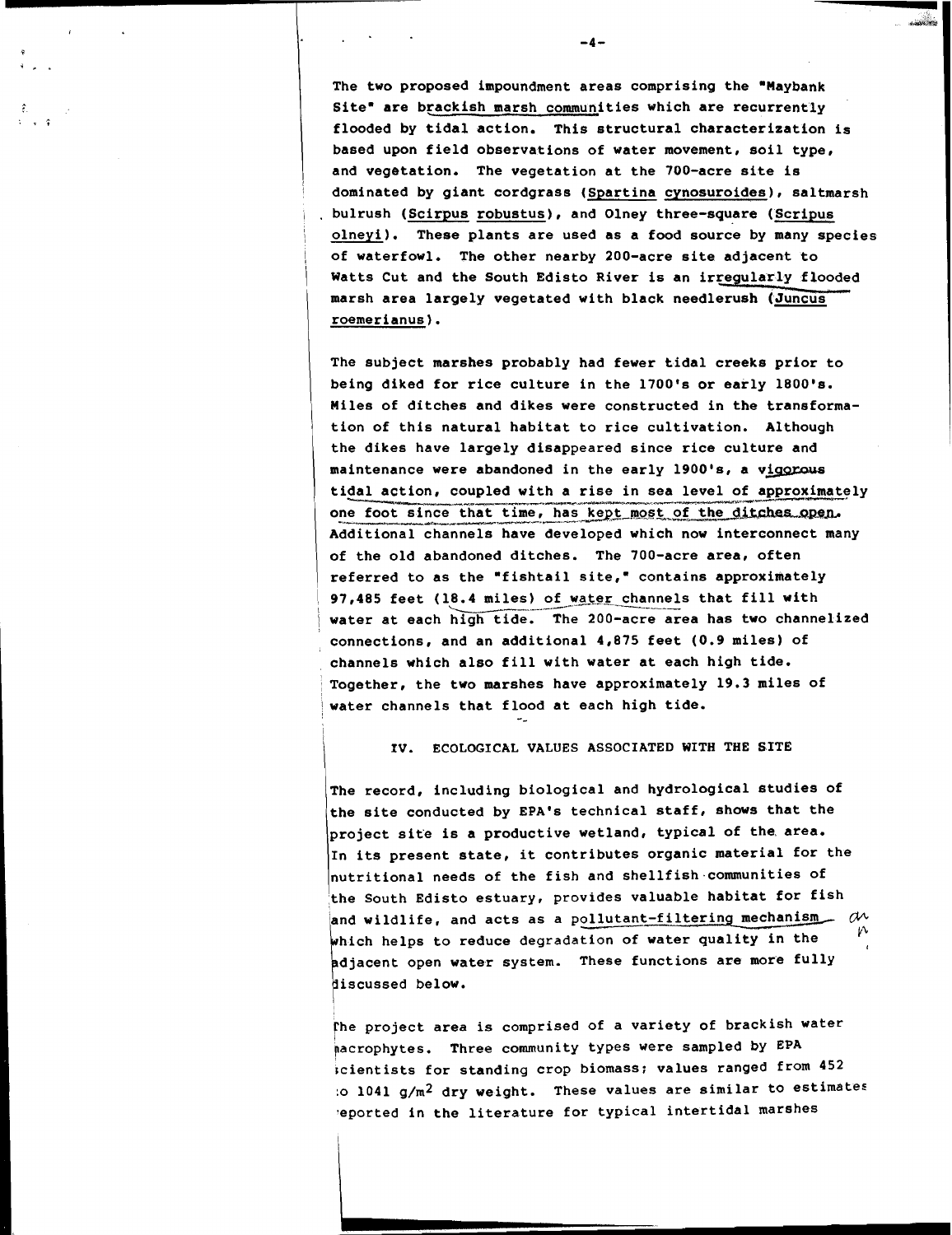sampled in the spring of the year. The annual net primary **production of the Maybank marsh area is projected to be approximately 600 to 1100 g/m2 (2.7 to 4.9 tons/ac) dry weight.** 

**The ability of a marsh to contribute nutrients to the estuarine food web is directly related to the water exchange. Marshes located higher in the tidal zone have less opportunity for regular flushing of nutrients. The elevation of the marsh floor at**  representative locations within the 200-acre and 700-acre **Maybank parcels averages 6.9 and 7.0 feet (MLW), respectively.** At these respective elevations they will be flooded by 22 and 18 percent of all high tides. Frequency of flooding at the two study sites appears typical of the project area.

**EPA dye tracer studies confirmed that tidal exchange was rapid and effectively linked the benefits of primary production and nutrient cycling of the marsh to the estuary. Within 48 hours, labelled water which originated from the marsh sites was present along a 4-mile reach of the South Edisto River and Watts Cut. The marsh area, therefore, was shown to serve as a processor and exporter of nutrients and a source of detritus to the estuary. During one tidal cycle an acre of marsh provided a net export of total organic carbon (TOC) ranging from 4 to 9 lbs. The scientific literature verified that the TOC export was comparable to the export regimens of other intertidal marshes.** 

**EPA scientists captured nineteen species of fish and shellfish in two streams at the Maybank Site. The combined standing crop of fish and shellfish from the two streams was 1406 animals with a biomass of 1.5 kg (3.3 lbs). The principal**  components of the fish<sup>-</sup>sample were forage species; however, **the young of six species of sport and commercial fishes were also taken. This confirms the findings of numerous other studies that such intertidal streams function as important AUTSETY** areas for fish and shellfish, in addition to their<br> **Fole in fish and wildlife food export.** 

**Many studies by EPA and others have demonstrated that wetlands also act as a filter for dissolved and particulate pollutants. As noted, there are numerous waterfowl impoundments qroximal to the Maybank Site. During the fall and winter these impoundments attract thousands of waterfowl which elevate nutrient and fecal coliform levels in the impoundment. When this impounded water is released, adjacent unconfined marshes provide secondary treatment of these pollutants. Therefore, given the present extent of impoundments in the area and the water quality degradation attendant to their operation, the value of the remaining unconfined marshes takes on added significance**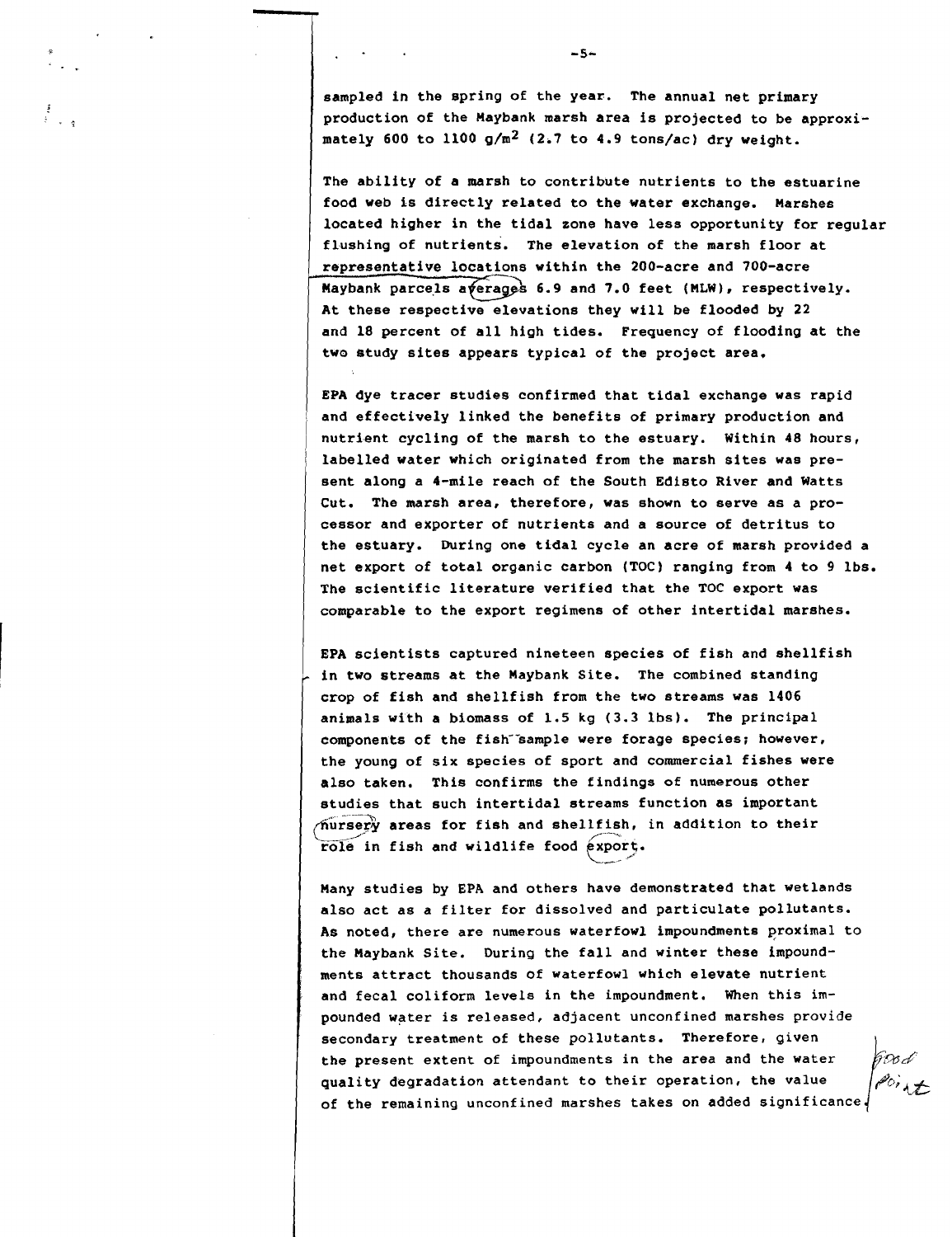**-6-** 

 $-6-$ <br> **To ALTERNATIVES TO THE PROPOSED ACTION**<br>
In evaluating what is an unacceptable adverse effect, the<br>
404(a) requisions at 40.6FP 331, 2(a) defined a that **In evaluating what is an unacceptable adverse effect, the 404(c) regulations at 40 CFR 231.2(e) indicate that consideration should be given to relevant portions of the**  <sup>I</sup>**Section 404(b)(l) Guidelines. Therefore, those portions of**  , **the Guidelines relating to, among other things, alternative sites may be considered in evaluating the unacceptability of the environmental impacts, For example, if alternative sites were available so that wetland loss is an avoidable consequence of undertaking the project, these may be taken into account in assessing the unacceptability of the loss. (See 40 CFR 230.10(a)).** a. *4bq* d **pflhmbk) bo.** 

**Mr. Jack Haybank and his family own Jehossee Island which contains approximately 4700 acres. The proposed project** <sup>I</sup> contains approximately 4700 acres. The proposed<br>could be located on the applicant's uplands on Je<br>Island. EPA personnel are familar with several w could be located on the applicant's uplands on Jehossee *Jeo*<br> **land which<br>
<b>J** project<br> **Jehossee**<br> **vaterfowl** Island. EPA personnel are familar with several waterfowl **impoundments in other states in the southeast that vere built on uplands. The Charleston Corps is now processing a permit application for vater control structures for a 500 acre**  ' **upland impoundment for shrimp culture, In this case, water will be pumped into the upland impoundment, rather than**  relying on tidal mechanisms to flood the area. Aside from  $=$  some water quality considerations, EPA does not have any **major problems with this undertaking. But there is a significant difference between it and the subject impoundment since**  wetlands need not be altered when constructing the former.

/. **~c,L\*.V** know rw5b(j *kp~* **wd.?**  While the<sup>2</sup> operational costs for upland impoundments may be somewhat higher, there are some positive trade-offs. For **example, dike construction and maintenance costs of upland impoundments should be somewhat less than similar construction in wetlands. Mr. Haybank, however, had no apparent interest in an upland impoundment.** 

**There does not appear to be any present shortage of waterfowl impoundment habitat in South Carolina. The St. Helena Sound system already contains some 26,000 acres of functional impoundments, some 12,000 of which are located within a threemile radius of the proposed Maybank project site. Studies indicate that wintering waterfowl populations utilizing the Atlantic flyway have declined significantly over the past**  decade. Nevertheless, the USFWS doubts that impounding  $c_1$  /e **additional coastal marsh acreage in South Carolina would result in any additions to the migratory waterfowl population**  wintering in the state. In fact, the South Carolina *Cile* Wildlife and Marine Resources Department findicated the **wintering duck population does not make effective use of the**  food and habitat already available in existing impoundments.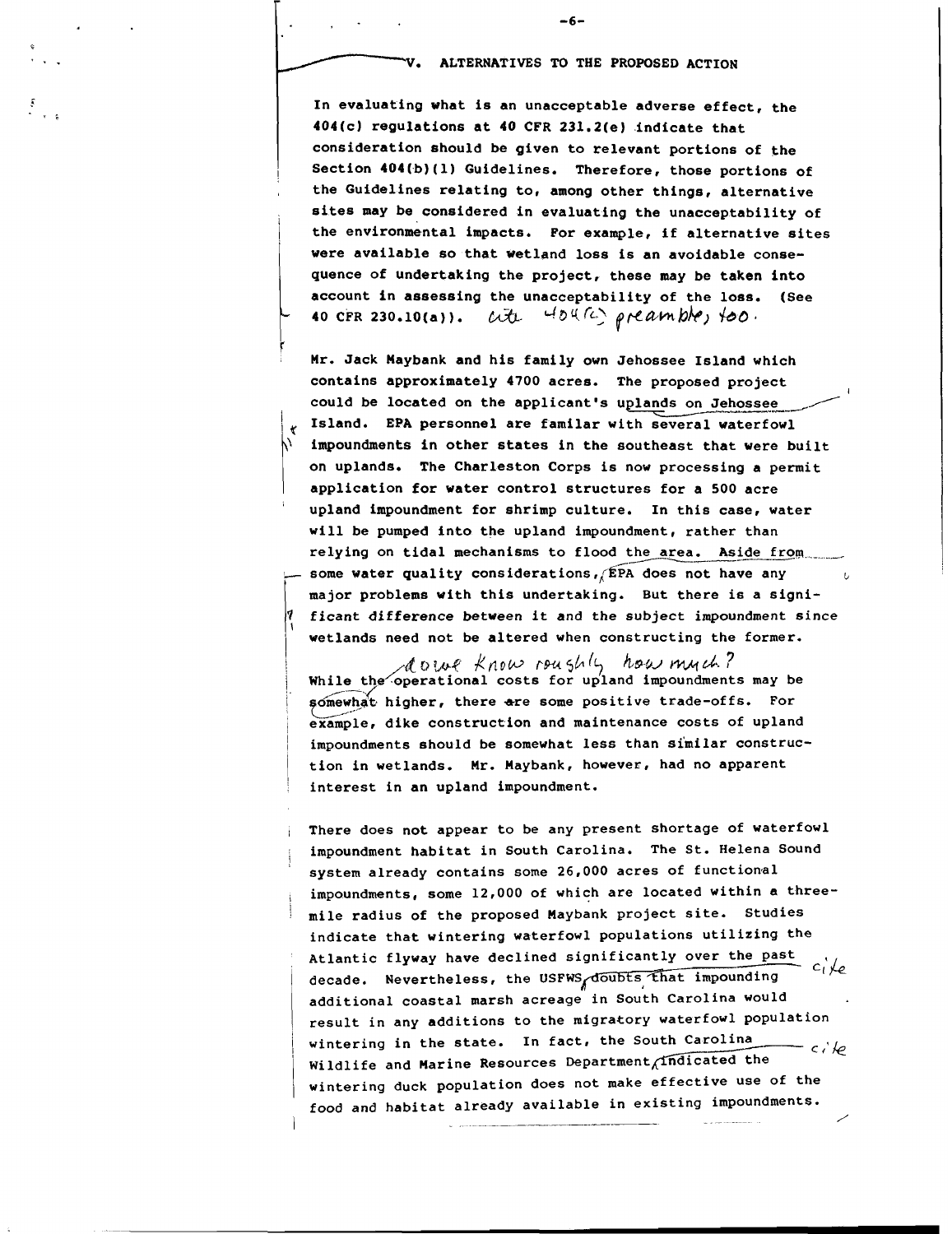Another practicable alternative) less harmful to the environment than the creation of any new impoundment, would, therefore, be for the applicant to acquire one of the numerous existing impoundments in the area for his purposes.

 $-7-$ 

#### VI. PUBLIC HEARING

The public hearing held in Charleston, South Carolina, on September 6, 1984, provided the forum by which a broad spectrum of public and private agencies/interests expressed their views on the proposed permit.

The major issues raised at the hearing are summarized as follows:

- **<sup>O</sup>**Dr. Howard Marshall, Delbert Hicks, and Dr. William Kruczynski (EPA, Region IV) stated that just the dike construction associated with the proposed impoundments would adversely impact extensive wetland acreage (21.6 acres); the reduced water circulation mandated by impoundment operation will dramatically reduce the value of the naybank Site for foraging, nursery, spawning and/or breeding purposes for many fish and animal species; water outflows from this site after impoundment are likely to have such low dissolved oxygen levels that impacted fish and invertebrates could be adversely affected. Current access to the property by various public user groups, -- recreational boaters, sport fishermen, hunters, etc. -- would be eliminated; and permit issuance would set an important precedent encouraging others-to plan similar undertakings, all having similar unacceptable adverse impacts.
- **<sup>O</sup>**Dr. Gordon W. Thayer, National Marine Fisheries Service **(NMPS),** offered much the same observations/opinions as the EPA staff, viz., there would be a direct loss of routine exported detrital material through dike construction as well as an absolute decrease in carbon flux ' to the receiving system; a potential decrease in plant production in the impounded area; and an unacceptable modification to the current excellent fishery habitat, both in an individual and cumulative sense, which will ultimately result in long-term reductions in the area's fishery resources.
- **<sup>O</sup>**Mr. Steve Gilbert, U.S. Fish and Wildlife Service (USFWS), pointed out that there is a documented 67 petcent decrease in the numbers of ducks that came to South Carolina between 1967 and 1982. Gilbert said that this is not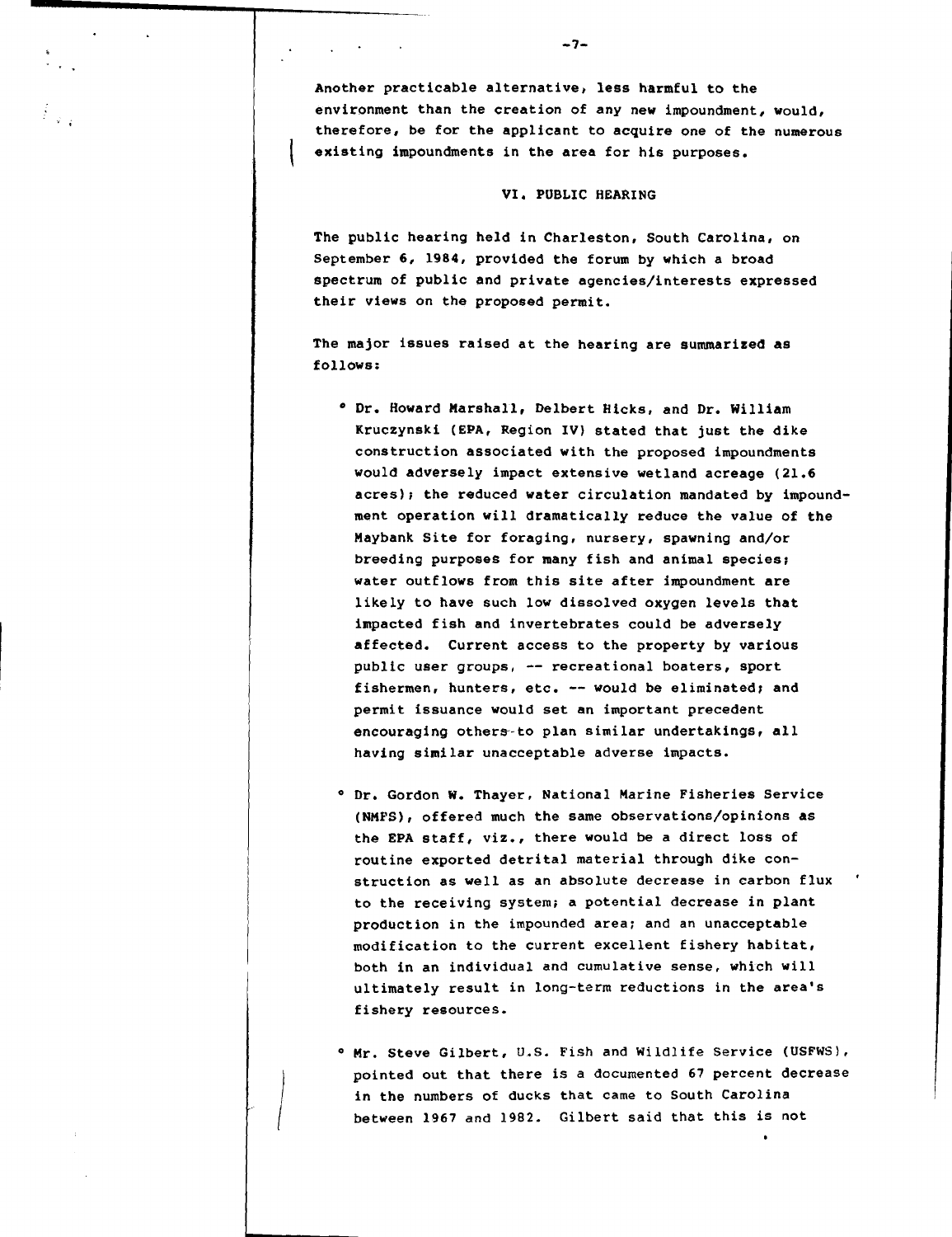**related to a shortage of adequate wintering habitat in South Carolina, but rather to a decline in breeding habitat, climatic conditions, and possibly shortstopping in more northern states. Although good wintering habitat can be related to hatching success on northern breeding grounds, there is no indication that the quantity or quality of wintering habitat in South Carolina is, or has ever been, limiting. To increase wintering habitat by impounding additional coastal marsh acreage in South Carolina would only result in shifting ducks from one impoundment to another. Equally important, additional habitat would not result in the addition of any new individuals to the migratory waterfowl population.** 

**Mr. Gilbert noted that there does not appear to be a need for additional impounded alligator nursery or eagle feeding habitat. He saw no evidence that the present impounded acreage in the St. Helena Sound system, of which the project area is a part, is not sufficient to support the current, or even expanded alligator and eagle populations. It is also important to note that waterfowl, eagles, alligators, and wading birds do not limit their feeding to impoundments, and are often observed feeding in the open aquatic system.** 

**Mr. Gilbert also addressed another purported project benefit, the potential for shrimp aquaculture. The USFWS promotes aquaculture as part of its efforts to implement the National Aquaculture Act of 1980. However, it does not support aquaculture ventures at the expense of naturally functioning-9ystems. Use of natural fisheries nursery and feeding grounds for the exclusive production of only one or a few selected species, in a manner that renders them relatively unavailable for numerous wild species, does not constitute wise public resource management, Gilbert indicated.** 

**Mr. Eric Knudsen, Research Associate, Louisiana State University, concluded, based on his studies in Louisiana, that impoundment of the permit area would nearly eliminate its contribution to the fishery productivity of the South Edisto estuary. Due to the exclusion of animals from cycling through the intertidal zone, mariculture of one or two species in the impoundment would probably not contribute an equal amount of production to the area. Even the target cultured species are not necessarily benefitted in an absolute sense. For example, he found that there were reductions of up to 96% in numbers and biomass of menhaden and shrimp from his impounded study** 

 $-8-$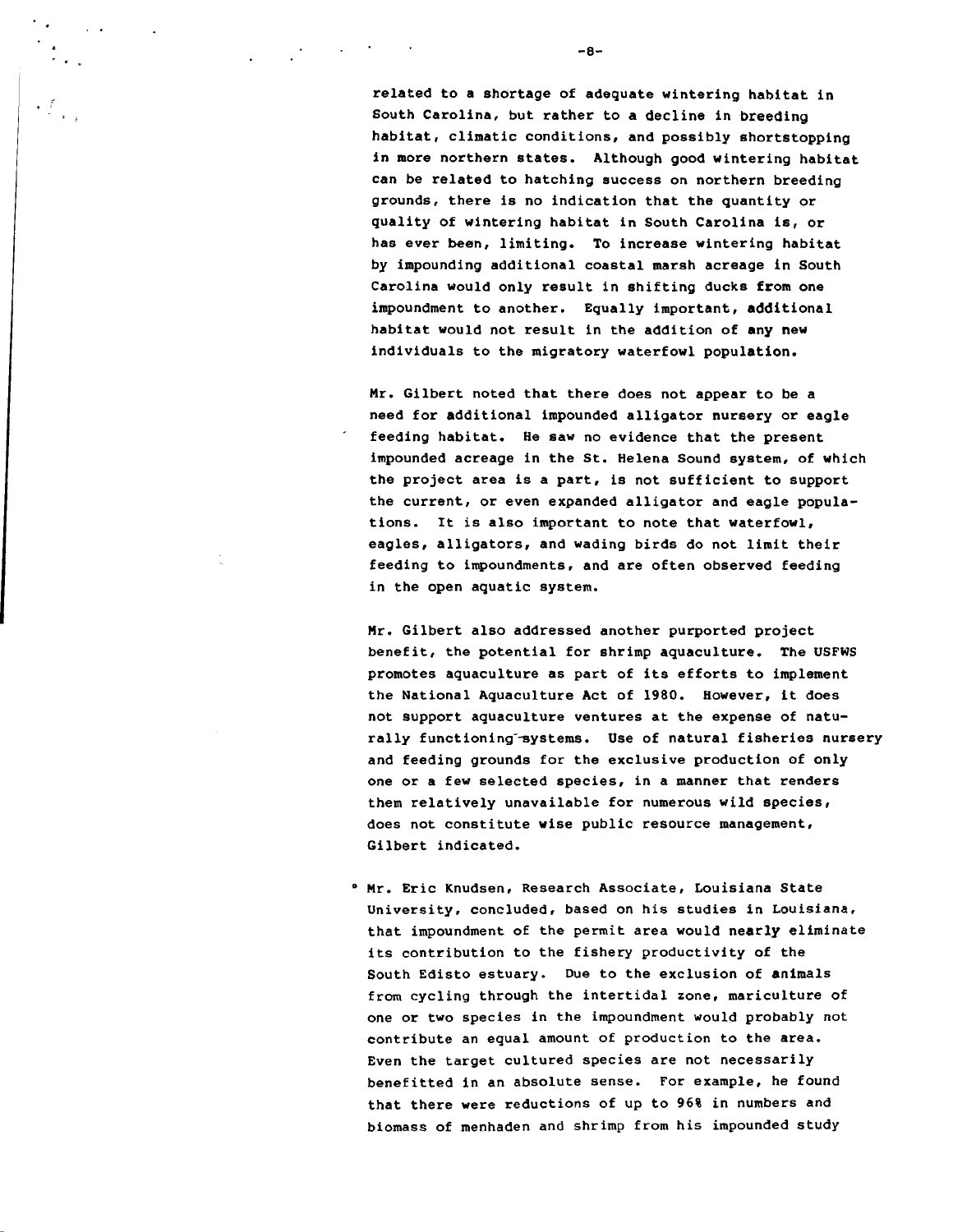**areas versus the open sites. Although definitive causality was not established, mortality of certain target aquaculture species also appears greater in the impounded sites.**  Further, the argument that benefits to the ecosystem are **gained by periodic releases of nutrient-laden water is spurious, because these releases are timed to a man-made schedule, rather than a natural one.** 

**Mr. Lucas C. Padgett, Jr., attorney for the applicant, did not address the specific technical issues raised above in any detail. He requested that since the EPA Field report, "Maybank Project, A Study of the Intertidal**  Marshes and Streams," was not made available to him until **September 4th, he be allowed a time extension to evaluate the document. Mr. Padgett further requested that various administrative records from the proceedings before the South Carolina Coastal Council and the Corps of Engineers concerning this project be made part of the administrative record of this proceeding, and this request was granted.** 

**Mr. Padgett commented on an interpretation of EPA's scope of inquiry and mandate under Section 404(c), recited various definitions within the Section, and expressed his opinion that EPA had made a number of'false statements on the merits of the case as well as certain procedural errors.** 

- **Mr. Jack Haybank, the applicant, traced the background of the project and discussed some of the obstacles he had overcome in order to establish his family's title to**  Jehossee Island under South Carolina law. He pointed to **his family's distinguished history of public service, and indicated that approval of the project would help his family produce needed income from the property and protect the Island from the types of development which have occurred on other islands in the area. Several other area residents attested to the high character and long public service of the Maybank family and urged that this project be approved.**
- **Mr. James Chander, an attorney representing the Sierra Club of South Carolina, spoke against the project. He indicated that the project had little or no benefit to the public, and that the adverse environmental effects of the project would constitute a public detriment. Other local citizens also expressed concern over the adverse environmental effects from the project.**

 $-9-$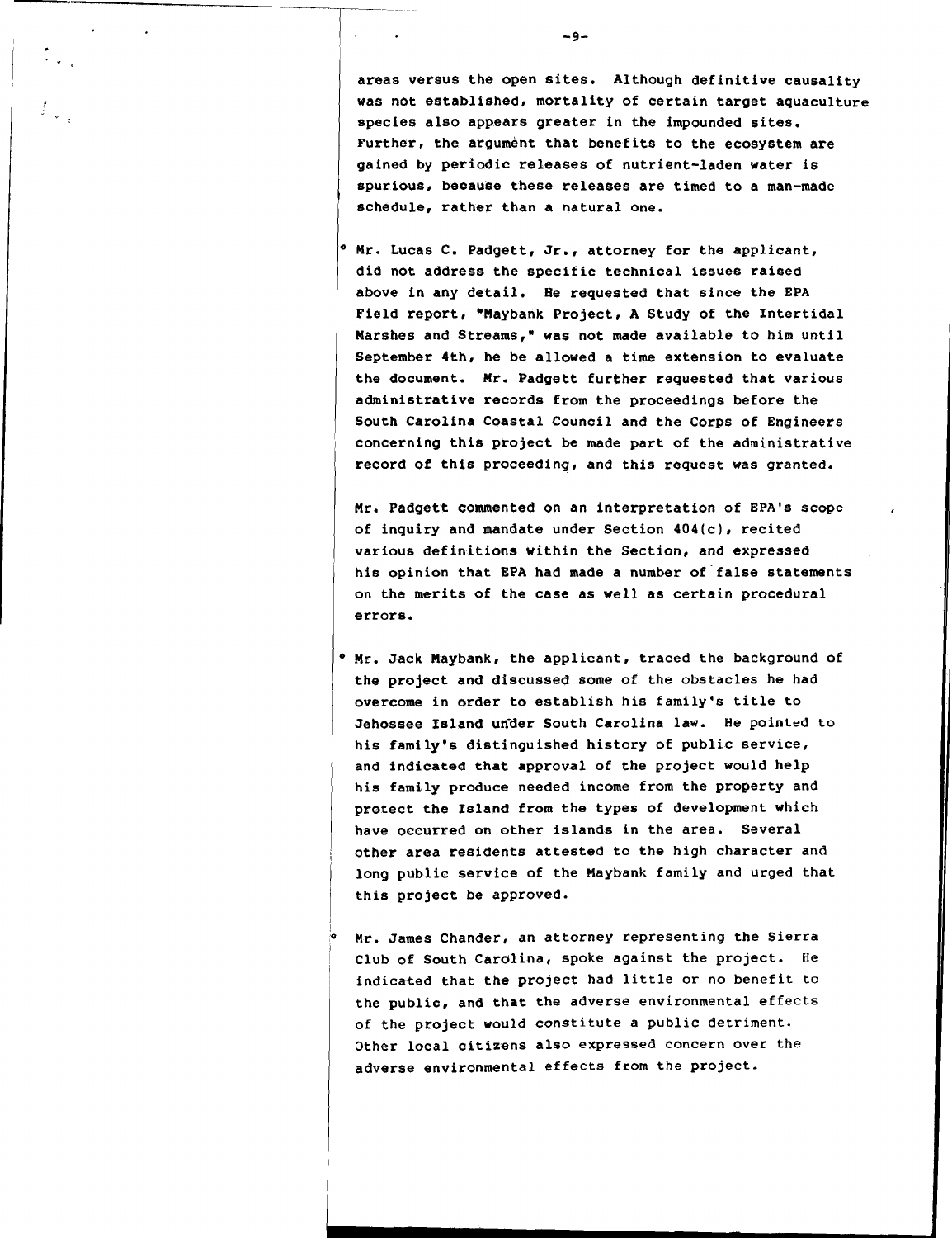**VII. EVALUATION OF THE APPLICANT'S POSITION ON THE ENVIRONMENTAL IMPACTS OF THE PROPOSED PROJECT** 

 $-10-$ 

b The applicant's technical position was provided in a report entitled, "An Ecological Study of the Jehossee Island/Impoundment Site." The complete report and EPA's analysis of its main **conclusions have been made part of the record herein. A number of unfounded conclusions**  this permit. For example, the observation is made that the trophic conditions within similar existing impoundments in **the area actually produce more organic carbon than an equivalent sized natural marsh area. The measurements which led to this conclusion, however, were the result of flawed experimental <sup>t</sup> design. Because water samples were taken at the mouth of water courses during flood tides, the data more accurately reflect carbon concentrations in a riverine environment rather than that within brackish tidal channels and adjoining intertidal marsh.** 

I **Regardless of the merit of the report's conclusions on productivity comparisons, the salient issue regarding carbon production and its estuarine functioning is the carbon's availability. Of course, the gross amounts of organic material should not**  be entirely discounted, but carbon's usefulness depends upon **whether it is available in a usable form and at the appropriate** <sup>1</sup>**time. Phytoplankton blooms in impoundments can elevate**  dissolved carbon levels in a potentially usable form for many important components in the estuarine food chain. If this **carbon were exported to the adjacent open marine system synchronous to the needs of user organisms, it would help to meet those needs. However, irregular water releases from impoundments are timed to a management plan designed to optimize the growth of widgeon grass, not to meet the nutritional needs of estuarine organisms. Hence, any congruency to the routine food requirements of this user group is purely coincidental, and availability of whatever carbon which is produced cannot be relied upon as it is in natural systems.** 

 $W$ *bter* When managed, releases do occur, a large fraction of the **previous high carbon productivity in the impoundment is**  unavailable, i.e., it has become incorporated into the sedi-<sup>1</sup>**ments. The organic material which is available to meet nutritional needs is often largely wasted by this pulsed flow. The report's conclusions would have greater validity if the carbon material had a protracted residence time in the nearshore system and the managed releases coincided with periods of maximum natural population levels of user organisms.**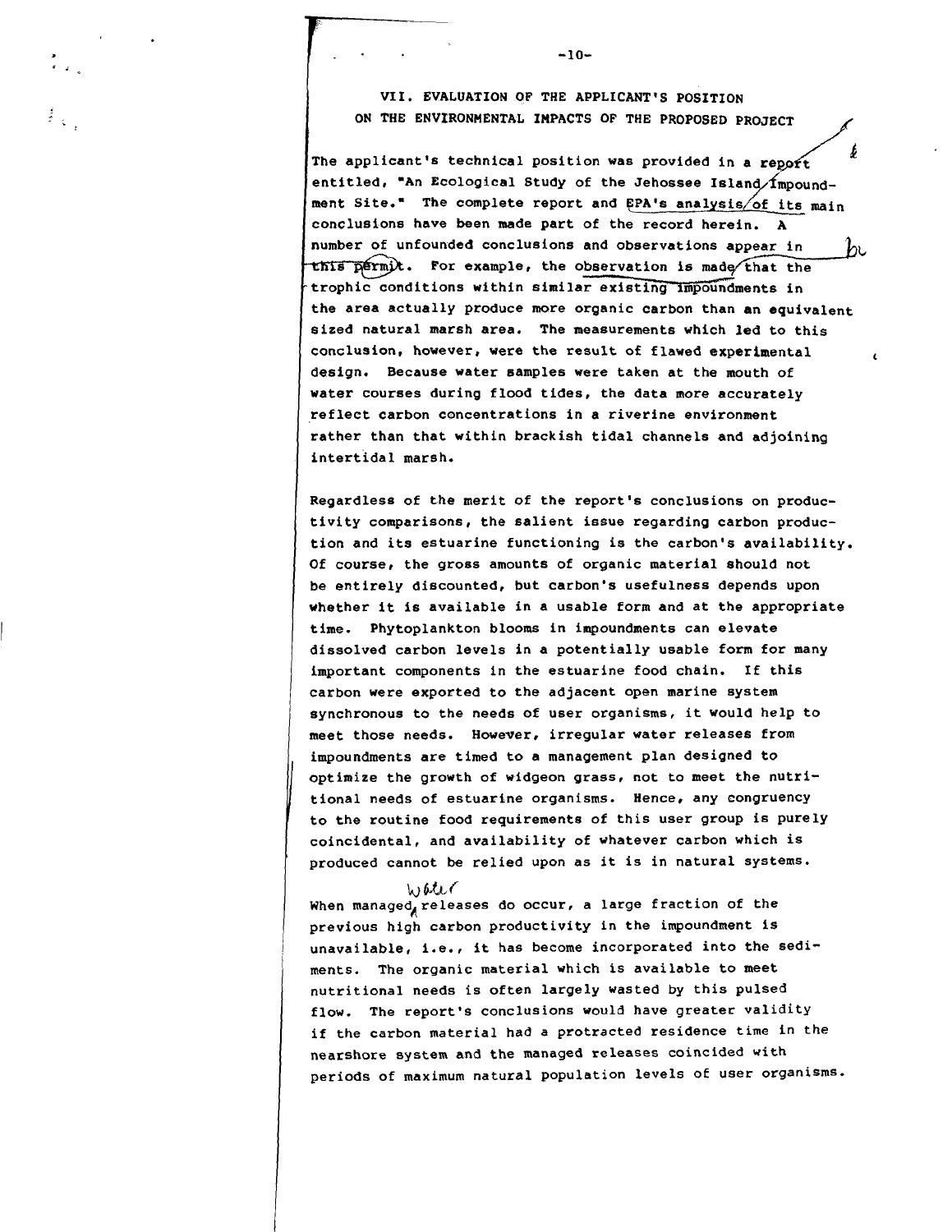**While it is theoretically true that naturally occurring high tides can flush carbon material from impoundments to the open system at any time during the year, in practical fact, tidal**  flushes only occasionally export material from impoundments.

**Latter is a linear of the applicant's justification for permit issuance** based on the productivity and carbon cycling in impoundments was unconvincing. EPA's assessment of a managed impoundment **versus an open, natural marsh reveals the much larger overall**  L . **biological and public benefits, of the latter. Therefore, while impoundments are by no means a complete biological loss, the absence of efficient organic detrital export militates against their justification.** 

**The following are some other important items on which EPA scientists differ with the report' s interpretationst** 

- **o Comparisons of coliform bacteria counts from samples obtained from within existing impoundments and in adjacent tidal channels were misconstrued. The report postulates that, from the number of coliforms present in the two sample sets, water quality is actually improved through impoundment. Had these counts been taken during a period of normal waterfowl use and attendant feces loadings, a more accurate picture of the degraded water quality within the impoundment, vis-a-vis open marsh, would have been obtained.**
- **o Repeatedly the report alludes to regular or even daily tidal exchanges to and from the proposed impoundments. If this were the case, environmental concerns would be**  materially reduced. In-fact, the opportunity for this routine interaction does not exist. Hence, the notion **that these sites can function as normal breeding, spawning, and residence habitat for estuarine organisms is incorrect. The incompatibility of impoundments to these fundamental, natural biological processes forms the core of our opposition to this proposal.**

I

'

**The report's conclusions, which contended that impoundments essentially function as natural systems, were based on a** \., '" faulty understanding of tidal dynamics, estuarine hydrology/ ecology, engineering, and fishery science. This report **attempts to subatantiate the applicant's point of view rather than objectively examining the facts. It is replete with conclusions based on very restricted data, on an inappropriately used single element of a much larger process, or, equally as often, on an individual fact generated from flawed experimental design.**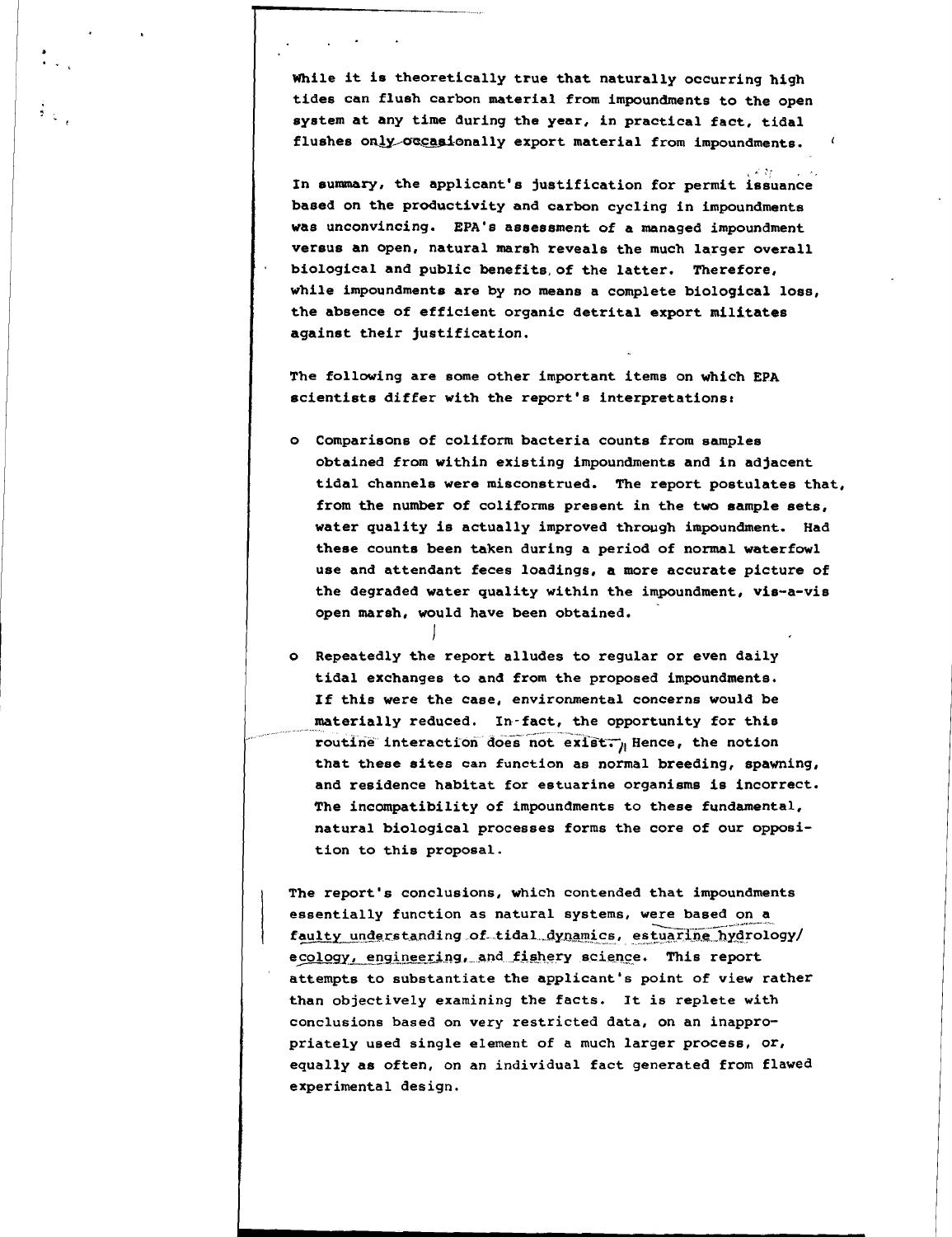**of the statutory criteria mentioned in Section I that the Administrator can consider in determining whether a proposed disaharge of dredged or fill material will have an unacceptable adverse effect upon the waters of the United States, I find that shellfish beds, fishery areas, wildlife and recreational areas are applicable to the Maybank case.** 

#### **Impacts of the Placement of Fill Material**

**The extensive wetland losses resulting from dike construction (8.9 miles of dikes in wetlands) have insufficient redeeming public benefits to compensate for the conversion of this valuable resource.** 

#### **Impairment of Nursery Value**

--

 $\frac{1}{\Phi} \frac{1}{\Phi}$  .

**The extensive network of canals and creeks interlacing the Maybank Site provides valuable spawning, nursery, and foraging habitat for resident and transient species, many of which are of recreational and commercial importance including: striped mullet, spot, southern flounder, Atlantic croaker, blue gill, channel cat, blue crab, and shrimp. Habitat is also provided for forage fish which are important to the species of recreational and commercial importance listed above. These tidal channels would be blocked by the proposed dikes. Entrance to**  the proposed impoundments would be restricted to nine trunk  $\sim$   $\omega^0$ *d'*  **openings as specified by the Coastal Council. The extensive dikes with few exchange points would seriouely limit the ingress and egress of both- larval and adult fish and invertebrates. Therefore, the nursery value of the area would be severely impaired by impoundment.** 

#### **Diminished Tidal Exchange**

**The elevation of the marsh floor at the 200 acre site averaged 6.9 feet** (MLw) **and the marsh floor at the 700 acre site averaged 7.0** (MLW). **At these elevations 22 to 18 percent respectively of all high tides flood the marsh areas.** 

**The impoundments would be managed in accordance with procedures developed by the South Carolina Wildlife and Marine Resources Department. Using such procedures, iinpounded areas are drained in late February of each year and kept semi-dry until spring. They are then re-flooded, initially to a depth of six inches. Water addition in increments of six inches per month is then continued until, by late summer, the water**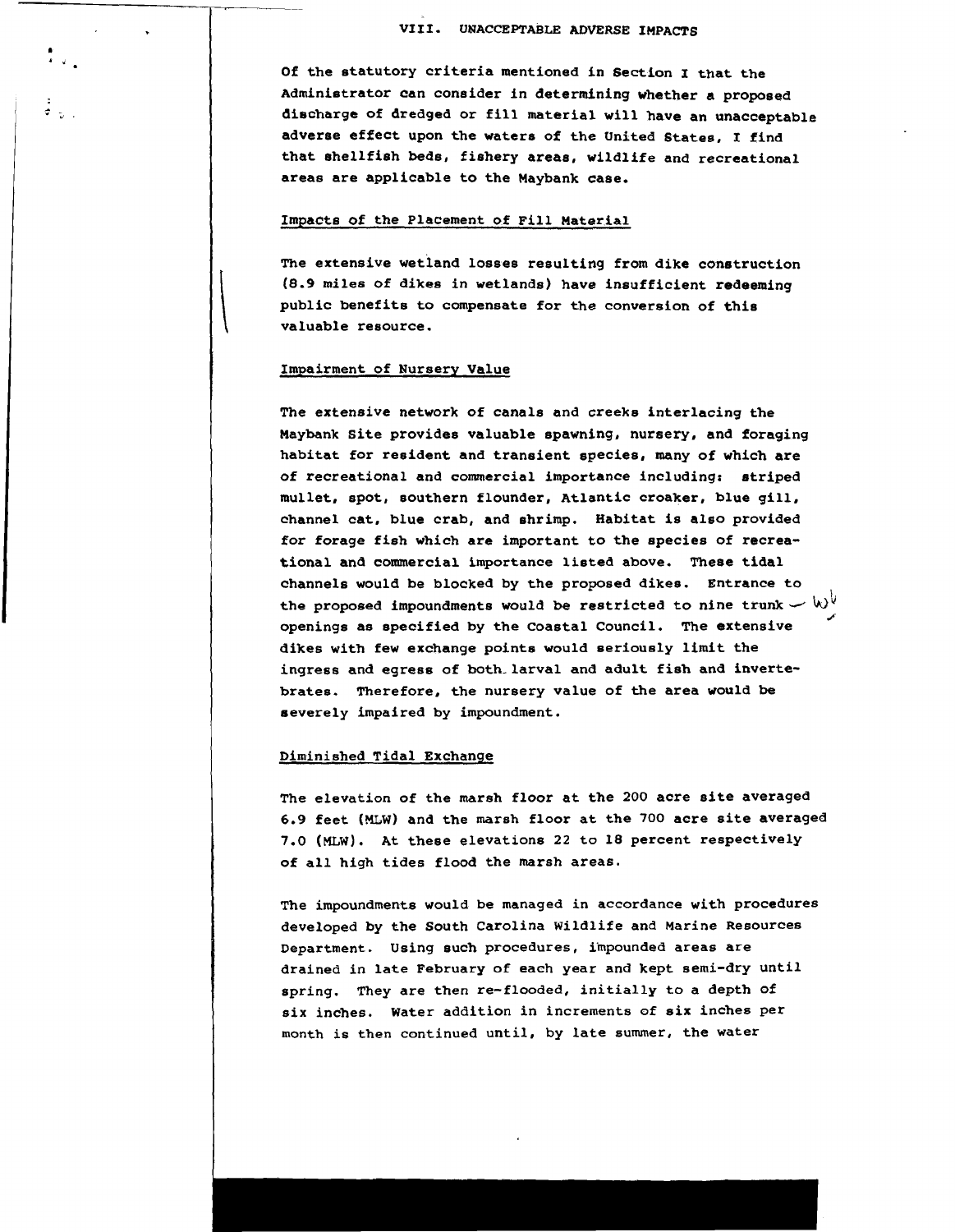**level within the impoundment has been raised to two feet above the marsh floor.** 

 $-13-$ 

**According to EPA's analysis of 26 years of data applicable to**  the Maybank site from the National Ocean Survey, such water **level management would almost eliminate significant water exchange by tidal action between the impoundment areas and the South Edisto River. Given that the marsh floor itself is elevated at approximately seven feet (HLW), the initial six-inch increment achieved by this management would put the impoundment water level at 7.5 feet; this is higher than all but eight percent of the high tides experienced annually in that area. The next six-inch increment would raise the impoundment water level a total of one foot over the marsh floor elevation to a total elevation of eight feet (HLW), a level exceeding all but about two percent of annual high tides. As management continues to raise water levels in further six-inch**  increments, virtually no high tides would occur in sufficient **heights to cause water exchange between the impounded area and the unimpounded estuary. Consequently, the biological benefits of frequent tidal flushing would be almost eliminated in the impounded area for the greatest portion of the year** - **including the periods when most estuarine fish and invertebrates are most dependent upon tidal marsh exchanges.** 

#### **Export of Harsh Productivity**

**EPA studies revealed that the Haybank Site is highly productive in its present state and a portion of this productivity is exported to the Edisto River and Watts Cut. Such productivity is essential to the maintenance of the fisheries of Coastal South Carolina. The impoundments themselves may provide a productive environment; however, there would be little export of nutrients and detrital productivity from the impoundments. Consequently, impoundment of tidal marshes would have an unacceptable adverse impact on the export of marsh productivity necessary to support estuarine food chains.** 

#### **Water Quality Impacts on Fish and Wildlife Areas**

**Impoundments in South Carolina often experience water quality problems. The subject impoundment site and the proposed management schemes place severe constraints on water exchanges between the impoundments and the estuary. It is highly probable that low dissolved oxygen levels in the proposed Maybank impoundments would often be lethal to mcy fish-and**  invertebrates. This problem would be most severe during the hot summer months when a reduced tidal range exists in the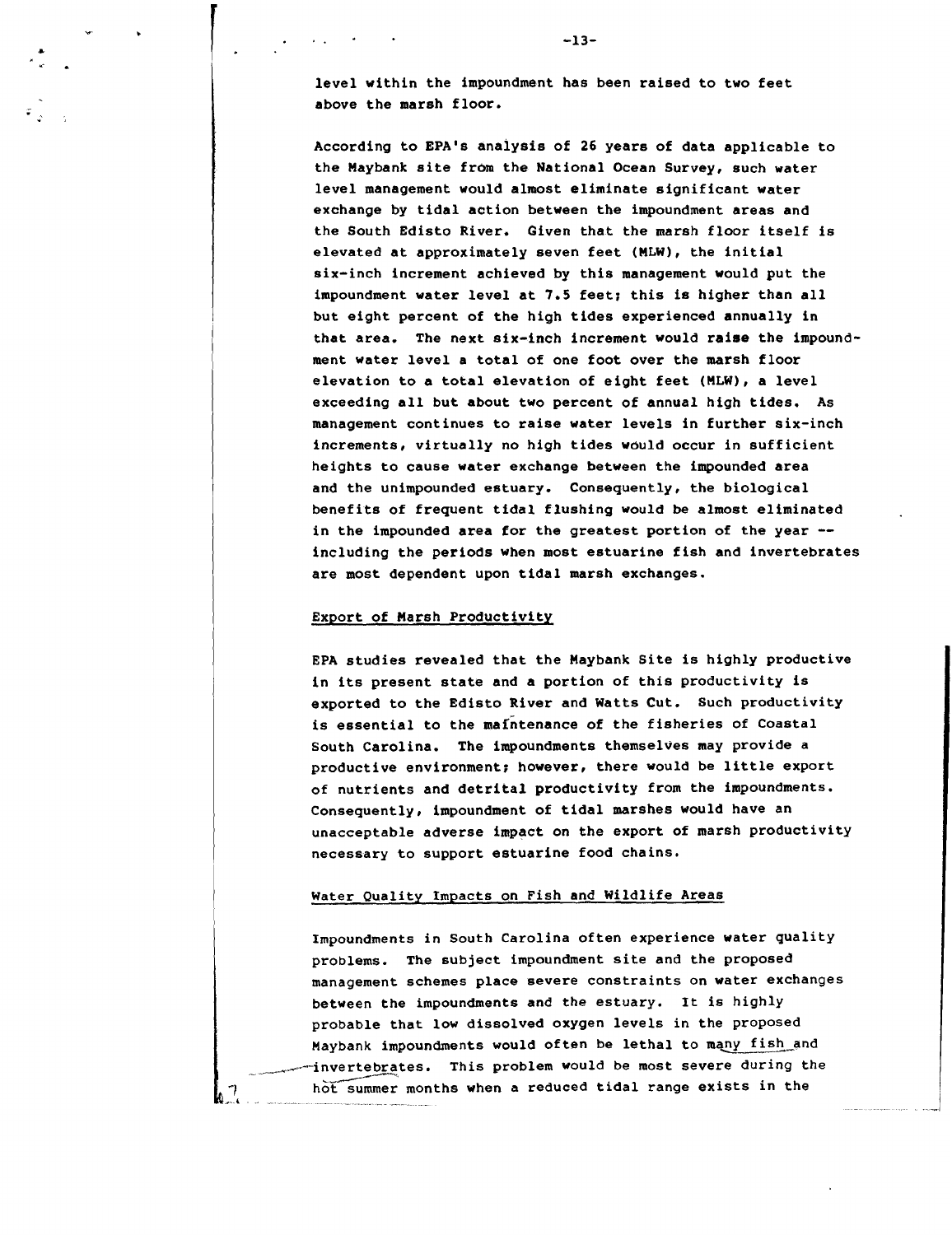*<sup>b</sup>*. \*. **South Edisto River and conditions in the impoundments conducive 'to rapid oxygen depletion would occur at the same time. During the summer, low dissolved oxygen concentrations in the impoundments would frequently violate the water quality standards** ' **of the State of South Carolina.** 

#### **Public Recreational Activities**

**If this project were permitted, sport Eishermen, hunters, outdoor photography enthusiasts, and recreational boaters would be excluded from many miles of water channels that are below HHW and to which the public under Federal law now hae a right of access as a recreation area. The Maybank Site provides**  <sup>I</sup>**food and habitat for numerous fish which migrate from the marshes and are caught by recreational fishermen in the rivers and estuaries of coastal South Carolina. Recreational benefits to those who were able to rent duck blinds in the impoundments would be enhanced, but this would not be adequate to compensate for the recreational benefits lost to the general public.** 

#### 1 **Cumulative Impacts**

I

**The wetland losses and the resultant impacts on fish, shell**fish, and wildlife resulting from the proposed project are even **more significant when considered in a cumulative context. The South Edisto estuary is a part of the St. Helena Sound System which already has 22 percent (26,000 acres) of its coastal**   $marsh$  impounded. These existing impoundments have. imposed -a substantial harm on fish, wildlife, and shellfish resources **of coastal South Carolina, and make unacceptable the**  cumulative adverse impact of impounding the Maybank Site.

#### **Section 404(b)(l) Guidelines**

**EPA's Guidelines at 40 C.P.R. 230.10 indicate that no discharge of dredged or fill material shall be permitted if there 4s a practicable alternative to the proposed discharge which would have less adverse impact on the aquatic ecosystem, so long as the alternative does not have other significant adverse**  I **environmental consequences. As indicated in Section V, the**  / **404(cl regulations indicate that I should give consideration to**  <sup>I</sup>**relevant portions of the Section 404(b)(l) Guidelines in eval-**  / **uating what is an unacceptable adverse effect. I have considered**  <sup>I</sup>**the availability of practicable alternatives based upon the information in the record, and conclude that a less environmentally damaging alternative to the Maybank proposal is**  , **available in uplands, and that this alternative is practicable,**  taking into consideration costs, technology, and logistics.)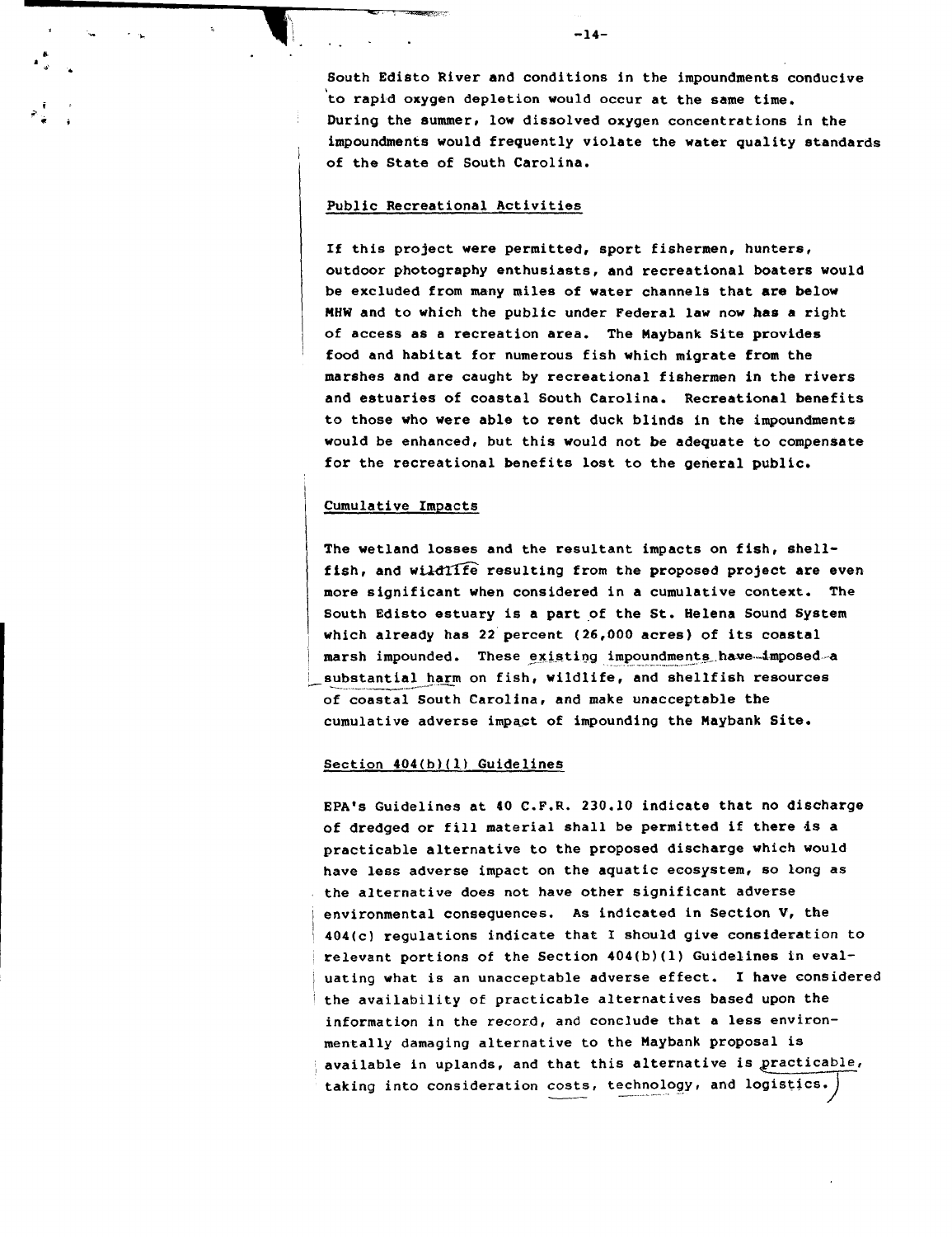

?

UNITED STATES ENVIRONMENTAL PROTECTiON **AGENCY** 

REGION **IV 345 COURTLAND STREET ATLANTA. GEORGIA 30365** 

APR 18 1984

4PM-EA/HLM

CERTIFIED MAIL RETURN RECEIPT REQUESTED

Mr. Jack Maybank 56 Meeting Street Charleston, South Carolina 29401

Dear Mr. Maybank:

This is to inform you that under the provisions of Section 404(c) of the Clean Water Act, I intend to issue a public notice of a proposed determination to prohibit or withdraw the- specification, or to deny, restrict or withdraw the use for specification for a disposal site of your wetland property described under the Corps- of Engineers' Public Notice No. SACCO- **~.l** P **82-2R-263,** dated Decemhe\$ *6,* 1982 (revised October 14, 1983). I also intend to **seek** @leva-tion pursuant to Section 404(q) of the Clean Water Act.

Enclosed is a copy of my correspondence to Colonel F. Lee Smith, Charleston District of the Corps of Engineers, informing him of my intention. Should you wish to discuss this matter further, I suggest you contact E.T. Heinen of my environmental review staff at (404) 881-7901 or at the above address.

Sincerely yours, rurtner, I suggest you contact<br>review staff at (404) 881-790<br>Sincerely yours,<br>Regional Administrator

Enclosure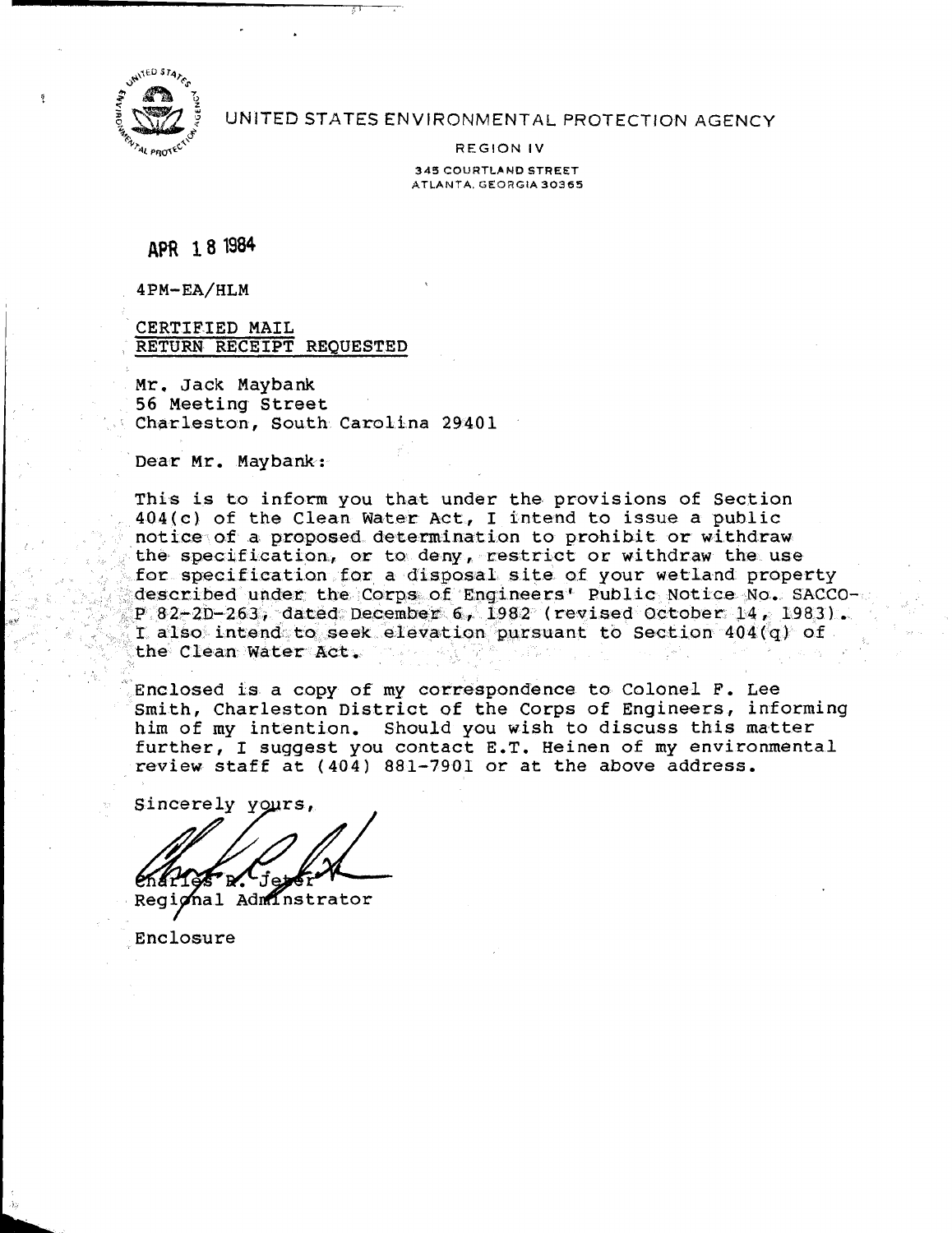

# $UNITED$  **STATES ENVIRONMENTAL PROTECTION AGENCY** WASHINGTON, **D.C. 20460**

| ለጋና | ದಿರದ |
|-----|------|
|     | こうごい |

**OFFICE OF EXTERNAL AFFAIRS** 

### MEMORANDUM

| MEMORANDUM |                                                                                            |
|------------|--------------------------------------------------------------------------------------------|
| SUBJECT:   | Section $404(c)$ Action on the<br>Jack Maybank Site                                        |
|            | -- ACTION MEMORANDUM --<br>FROM: 22 Allan Hirsch, Director<br>Office of Federal Activities |
| TO:        | Josephine S. Cooper, Assistant Administrator                                               |

# Office of External Affairs

## INTRODUCTION

The Environmental Protect ion Agency's (EPA) Section 404(c) regulations requi re, within 60 days of receipt of the Regional Administrator's Recommended netermination, that you make a Final Determination affirming, modifying, or rescinding the Recommended Determination. Those regulations further require that the Final Determination describe the satisfactory corrective action if any, make findings, and state the reasons for the Final Determination. Notice of the Final Determination must be published in the Federal Register. According to the current schedule the Final Determination should be signed by April 5, 1985.

# HISTORY AND BACKGROUND

On April 11, 1984, the Corps of Engineers, Charleston District, advised EPA of their intent to issue a Section 404 permit to Mr. Jack Maybank.to discharge fill for the purpose of impounding 900 acres of wetlands on Jehossee Island, South Carolina. The permit would allow Mr. Maybank to construct 8.9 miles of earthen dikes atop the remnants of old rice field embankments at two wetland sites (one approximately 700 acres and one approximately 200 acres) on Jehossee Island. The proposed impoundments would be managed to attract waterfowl and 1 eased for hunting purposes. Mr. Maybank has also stated he intends to manage the impoundments for aquaculture, primarily shrimp farming.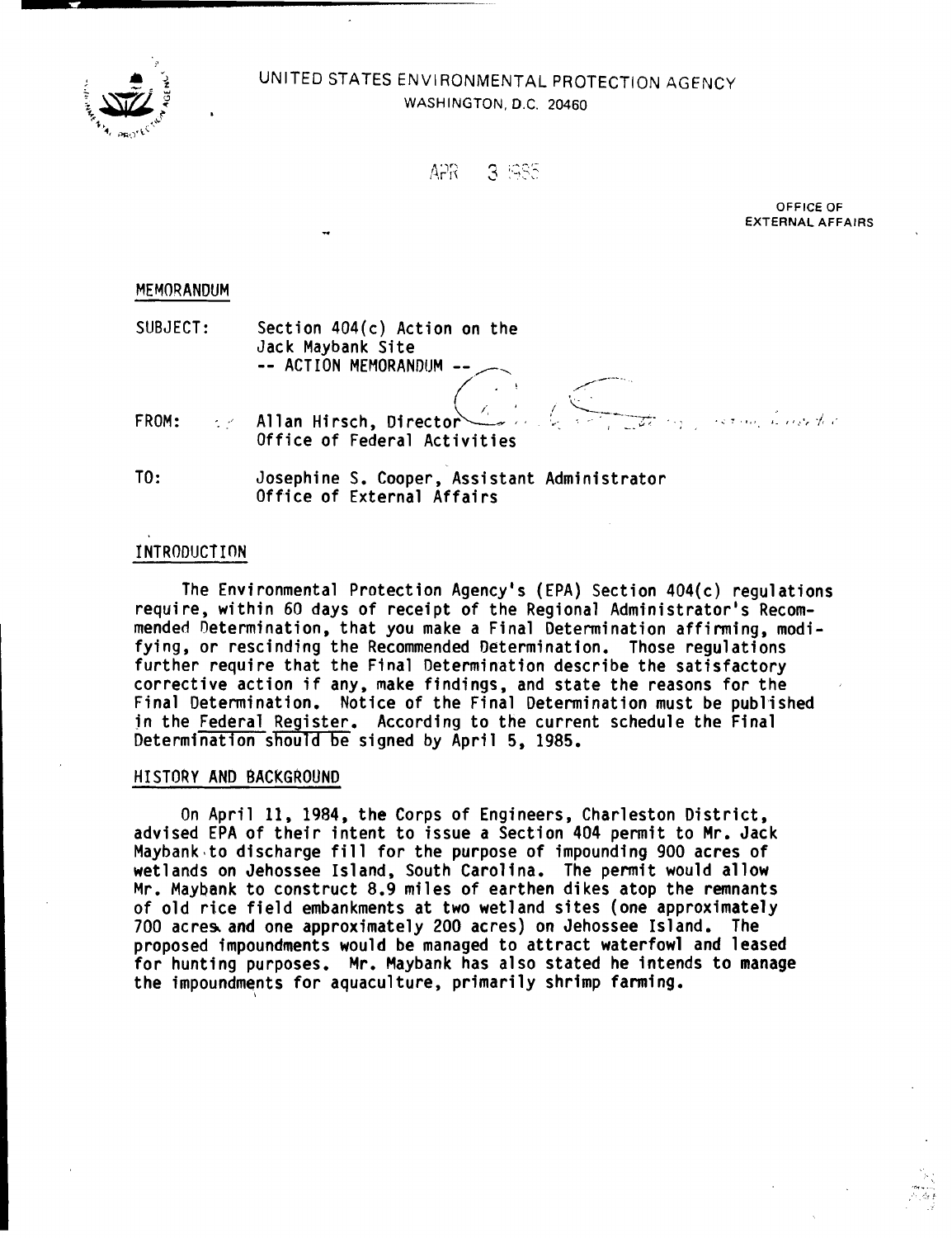The Corps decided to issue this permit over the written objections of EPA, the U.S. Fish and Wildlife Service (USFWS) and the National Marine Fisheries Service (NMFS). Mr. Maybank has received the required State permit from the South Carolina Coastal Council. In addition, the South Carolina W'ildlife and Marine Resources Department and the Office of the Attorney General of South Carolina have not objected to the issuance South Carolina Wildlife and Mari<br>the Attorney General of South Ca<br>of the Section 404 permit.<u>l</u>/

Because of the clear potential for significant adverse environmental impacts that would result from the proposed project, EPA decided to initiate procedures under Section 404(q) and Section 404(c) of the Clean Water Act. On April 15, 1984, €PA notified the Charleston District Engineer and the applicant of EPA's intent to invoke Section 404(c) procedures. Pursuant to the Section 404(q) Memorandum of Agreement between EPA and the Department of the Army, EPA wrote Mr. Robert K. Dawson on May 9, 1984, describing in detail why EPA believed this proposal failed to comply with requirements of Section 404(b)(1) Guidelines, and requested review of the District Engineer's permitting decision. USFWS and NMFS also requested elevated review of the District Engineer's decision. Mr. Dawson thereafter declined referral of the decision, concluding that EPA's objections constituted a technical disagreement between the Corps and EPA, not an issue of national importance requiring further consideration. On July 26, 1984, Region IV Administrator Charles Jeter published in the Federal Register a Proposed Determination under Section 404(c) to prohibit, deny, or restrict the specification of the Maybank Site for the discharge of dredged or fill material.

A public hearing on the Proposed Determination was held in Charleston, South Carolina on September 6, 1984. Comments supporting EPA's Proposed Determination were provided by EPA, USFWS and NMFS, conservation groups, and others. Mr. Maybank, the Charleston District Engineer and several citizens provided comments in support of the proposed project. After the close of the comment period, the Regional Administrator submitted to you a Recommended Determination to prohibit specification of the Maybank Site for the discharge of dredged or fill material because of anticipated unacceptable adverse effects on fishery, wildlife and recreation areas.

<sup>&</sup>lt;sup>1</sup>/ The State of South Carolina, through the Attorney General's Office, asserts public trust authority over wetlands below the mean high water line. However, Mr. Maybank has demonstrated fee simple ownership of this property back to the original King's Grant and subsequently the State has recognized his right to impound his property, including wetlands below mean high water.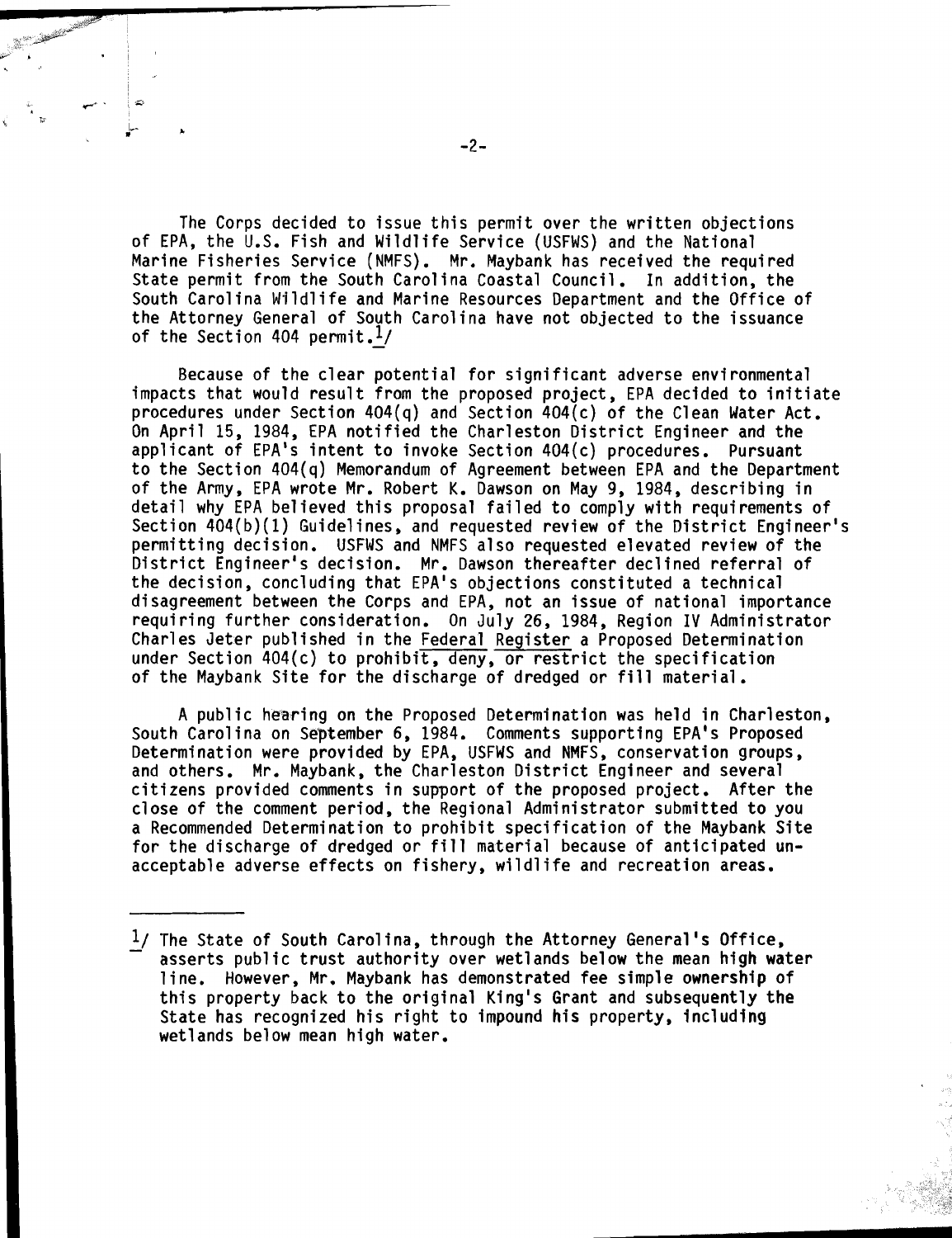Under Section  $404(c)$  of the Act, you have the authority to prohibit or restrict the specification of a site for the discharge of dredged or fill material whenever you determine, after notice and opportunity for hearing, that the discharge of such material into such area will have an unacceptable adverse effect on municipal water supplies, shellfish beds and fishery areas, wildlife or recreation areas. Before making such a determination the regulations require that you provide the opportunity for consultation with the Chief of Engineers, the landowner, and the applicant in cases where there has been application for a Section 404 permit. You must also set forth in writing and make public your findings and your reasons for making such a determination. EPA issued its Section 404(c) regulations in October, 1979 and has exercised its authority to prohibit or restrict the use of a site twice before; in 1980, in the North Miami, Florida landfill case; and in 1984, in the M.A. Norden, Mobile, Alabama case.

A thorough review of the record in this case indicates that this project, as proposed, will have an unacceptable adverse effect on fishery and recreation areas. The impoundment of 900 acres of tidal marshes at the Maybank Site is likely to result in a significant decrease in the production and export of plant biomass (primarily in the form of detritus) and severely restrict access to tidal creeks and marsh surface by numerous species of fish and shellfish. It is anticipated that these changes will adversely impact the fishery resources of the South Edisto River and the St. Helena Sound by reducing nutrient input to the estuarine food web and limiting the use of the site as breeding, feeding and nursery habitat by dependent estuarine organisms.

These impacts are magnified when considered in the context of previous wetland alteration in the area of the Maybank Site. The South Edisto estuary is part of the St. Helena Sound System which has already experienced the impoundment of 26,000 acres (22 percent) of its coastal marshes; 12,000 acres of impoundments are located within a three mile radius of the proposed project. According to figures provided by NMFS, the loss of these areas as a source of habitat and food may have contributed to a long-term reduction of fishery resources in the South Edisto River. Additional loss of the values provided by 900 acres of productive open marsh at the Maybank Site is likely to further impact the fishery resources of the area.

The Recommended Determination also includes impacts to wildlife as a basis to prohibit the site; however, my review of the record does not support this conclusion. The proposed impoundment would provide wildlife habitat and serve as an attractant (primarily due to increased avail abil ity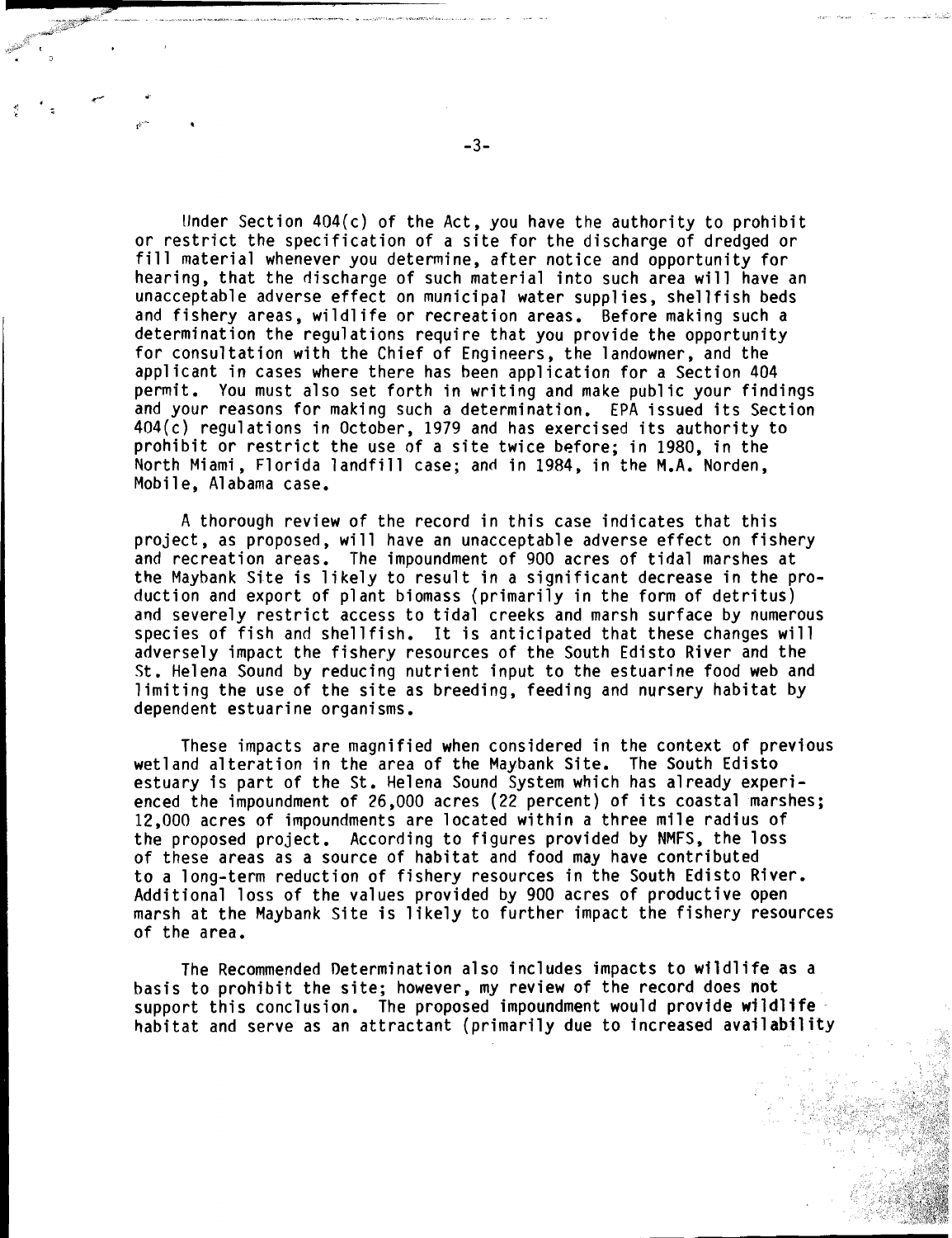of preferred foods) to certain species of wildlife such as waterfowl and wading birds. However, the USFWS has concluded that sufficient overwintering habitat is available in South Carolina and additional impoundments would not contribute to increased production of these species. At the same time it would displace habitat for other wildlife such as marsh rabbits, clapper rails, and seaside sparrows which require open marsh habitat.

In addition, the Regional recommendation re1 ies on a finding that practicable alternatives to the proposed project are available that will not result in unacceptable adverse environmental impacts. Information in the record does not conclusively demonstrate whether practicable alternatives to the proposed project do exist and, subsequently, a consideration of alternatives does not provide a substantive criterion for a decision in this case. However, the nature and extent of unacceptable adverse effects resulting from the proposed project are themselves clear and significant enough to establish an appropriate basis for a determination under Section 404(c).

Lastly, the Recommended Determination would have totally prohibited any discharge of dredged or fill material into the wetlands at the Maybank Site. Because the finding of unacceptable adverse effects stems largely from the substitution of an impoundment for the open, free flushing tidal marsh currently in place, it does not appear from the record that a total prohibition is necessary. It may well be that small fills for boat docks on similar projects could be placed without serious impacts, through imposition of appropriate conditions during the regular 404 permit process. Therefore, it seems appropriate to restrict the use of the Maybank Site as a disposal site for dredged or fill material in the form of dikes or other structures which would have the purpose or effect of impounding the project site marsh or parts thereof.

### ANTICIPATED REACTION

The impoundment issue represents a significant controversy currently being debated in South Carolina. Lines are clearly drawn on both sides of this issue and any decision by EPA is likely to draw a significant reaction.

Numerous individuals and groups have expressed interest in this case including Senator Strom Thurmond, Representative Tommy Hartnett, former numerous individuals and groups nave expressed inceresc in chis case<br>including Senator Strom Thurmond, Representative Tommy Hartnett, former<br>Energy Secretary James Edwards, several South Carolina landowners, the .......... Sierra Club, the Audubon Society, the League of Women Voters, the South Carolina Sea Grant Consortium, the South Carolina Wildlife and Marine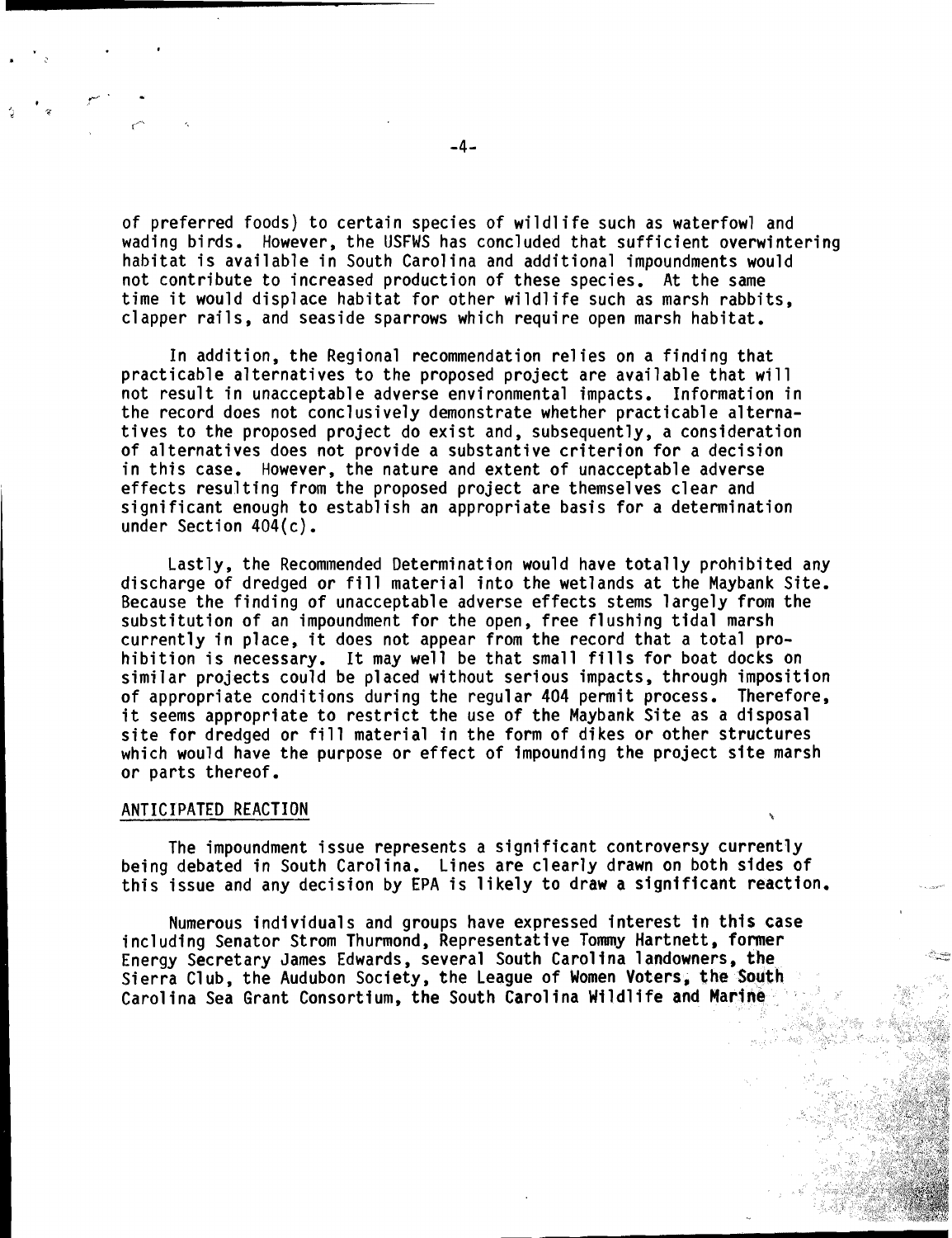Resources Department and others. The most vocal proponents are South Carolina landowners with interests in impounding wetlands on their property, whereas the Sierra Club, the League of Woman Voters and local conservation groups have expressed the greatest interest in seeing impoundment permits denied. The U.S. Fish and Wildlife Service and the National Marine Fisheries Service have also been actively involved in supporting EPA's action in this case.

The South Carolina Coastal Council has issued the required State CZM permit for the proposed project. In addition, the State Attorney General and the South Carolina Wildlife and Marine Resources Department have stated they would not object to the proposed project, principally on the basis that Mr. Maybank has demonstrated ownership of the Site and because the project is not in a salt marsh below mean high water. Their position is not considered "pro-impoundment;" both have objected to Mr. Reeves' proposed impoundment.

No Section 404 permits to construct new wetland impoundments have been issued in South Carolina in over ten years. It is believed that numerous owners of previously impounded wetlands in South Carolina are awaiting EPA decisions in the Maybank and Reeves cases before they decide whether to seek impoundment permits. A decision by EPA to deny or restrict the use of the Maybank Site is likely to be viewed as a policy statement by EPA regarding impoundments, having the effect of reducing future impoundment applications. In addition the Corps of Engineers may also use this decision as an important basis in their review of future permit applications.

The results of two years of impoundment research supported by the South Carolina Sea Grant Consortium is expected to be released in July, 1985. Conclusions reached as a result of this study are likely to be compared with any decision in this action. The Sea Grant people have been unwilling to release their data prior to July, but there have been indications that their report may focus on beneficial characteristics of impoundments. However, the Sea Grant study may not be directly applicable to this case because the research is being conducted in very small impoundments and is generally a qualitative analysis.

If EPA decides to deny or restrict the Maybank Site as a disposal area, Mr. Maybank has suggested he may contest the decision in court. He has also indicated that the Pacific Legal Foundation has contacted him and offered their support if he decides to contest our decision.

 $\mathbf{r}$